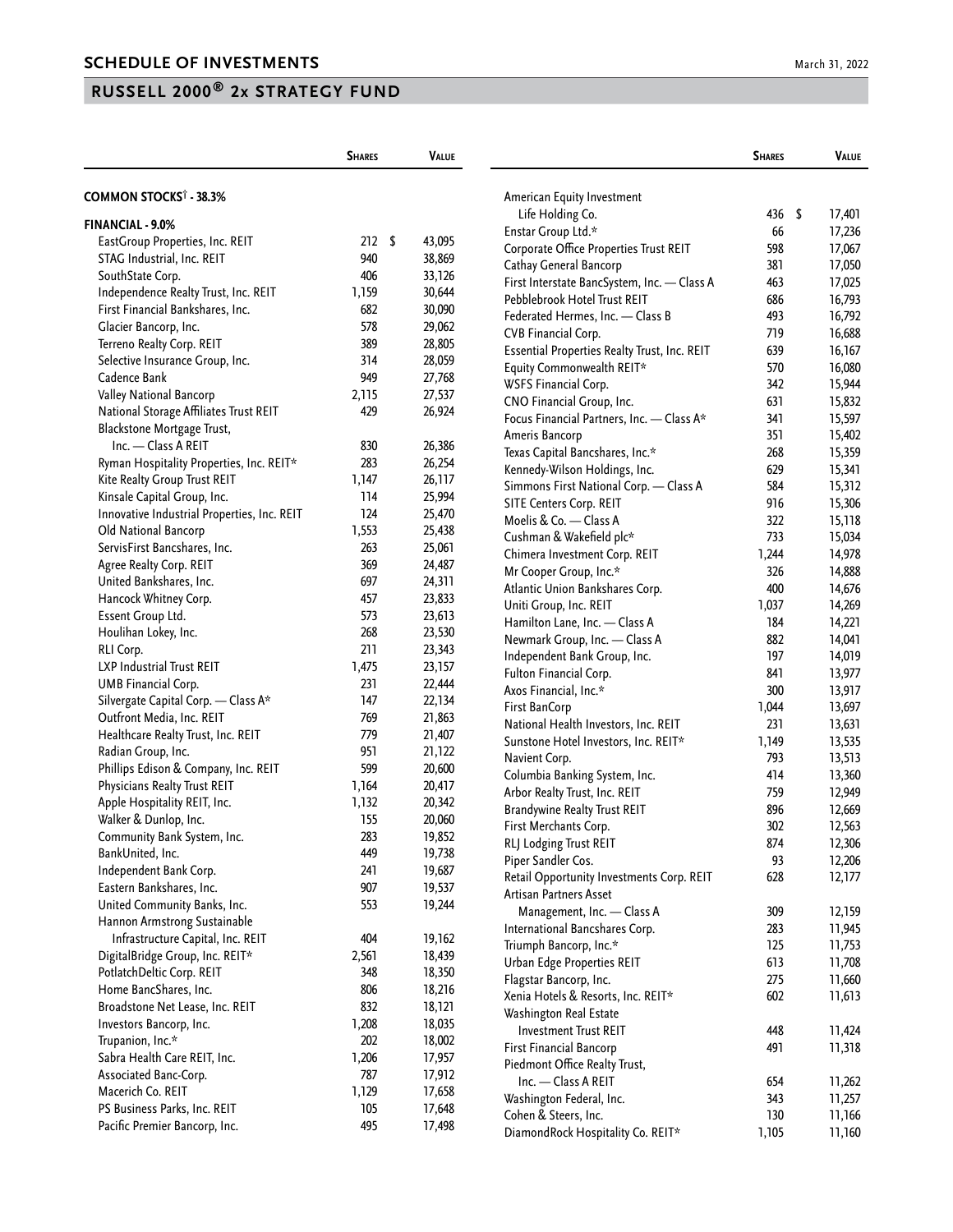|                                           | <b>SHARES</b> | <b>VALUE</b>   |                                                          | <b>SHARES</b> | VALUE       |
|-------------------------------------------|---------------|----------------|----------------------------------------------------------|---------------|-------------|
| WesBanco, Inc.                            | 322S          | 11,064         | LTC Properties, Inc. REIT                                | 206           | \$<br>7,925 |
| Four Corners Property Trust, Inc. REIT    | 408           | 11,032         | StepStone Group, Inc. - Class A                          | 239           | 7,901       |
| McGrath RentCorp                          | 127           | 10,792         | Bancorp, Inc.*                                           | 277           | 7,847       |
| Paramount Group, Inc. REIT                | 986           | 10,757         | Industrial Logistics Properties Trust REIT               | 343           | 7,776       |
| TowneBank                                 | 354           | 10,599         | FB Financial Corp.                                       | 175           | 7,773       |
| Banner Corp.                              | 181           | 10,594         | <b>Service Properties Trust REIT</b>                     | 867           | 7,656       |
| NexPoint Residential Trust, Inc. REIT     | 117           | 10,566         | Nelnet, Inc. - Class A                                   | 90            | 7,649       |
| Sandy Spring Bancorp, Inc.                | 235           | 10,556         | ProAssurance Corp.                                       | 284           | 7,634       |
| St. Joe Co.                               | 175           | 10,367         | First Commonwealth Financial Corp.                       | 499           | 7,565       |
| Apollo Commercial Real                    |               |                | First BanCorp Puerto Rico                                | 181           | 7,560       |
| Estate Finance, Inc. REIT                 | 740           | 10,308         | Berkshire Hills Bancorp, Inc.                            | 259           | 7,503       |
| PRA Group, Inc.*                          | 228           | 10,278         | BancFirst Corp.                                          | 90            | 7,489       |
| Heartland Financial USA, Inc.             | 213           | 10,188         | B. Riley Financial, Inc.                                 | 107           | 7,486       |
| Trustmark Corp.                           | 334           | 10,150         | Goosehead Insurance, Inc. - Class A                      | 95            | 7,464       |
| Genworth Financial, Inc. - Class A*       | 2,677         | 10,119         | Capitol Federal Financial, Inc.                          | 686           | 7,464       |
| Seacoast Banking Corporation of Florida   | 287           |                |                                                          | 76            |             |
| Two Harbors Investment Corp. REIT         | 1,816         | 10,051         | Centerspace REIT                                         |               | 7,457       |
|                                           | 76            | 10,042         | <b>Empire State Realty Trust,</b><br>Inc. - Class A REIT | 756           |             |
| Park National Corp.                       | 263           | 9,985          |                                                          | 39            | 7,424       |
| American Assets Trust, Inc. REIT          | 458           | 9,965          | American National Group, Inc.                            |               | 7,375       |
| Acadia Realty Trust REIT                  | 614           | 9,925<br>9,873 | BGC Partners, Inc. - Class A                             | 1,676         | 7,374       |
| Hope Bancorp, Inc.<br>Redfin Corp.*       | 545           |                | New York Mortgage Trust, Inc. REIT                       | 2,005         | 7,318       |
|                                           |               | 9,832          | LendingTree, Inc.*                                       | 61            | 7,300       |
| CareTrust REIT, Inc.                      | 509           | 9,824          | Enova International, Inc.*                               | 191           | 7,252       |
| Easterly Government Properties, Inc. REIT | 458           | 9,682          | Ladder Capital Corp. - Class A REIT                      | 601           | 7,134       |
| Renasant Corp.                            | 289           | 9,667          | eXp World Holdings, Inc.                                 | 330           | 6,986       |
| Hilltop Holdings, Inc.                    | 328           | 9,643          | OFG Bancorp                                              | 260           | 6,926       |
| Veritex Holdings, Inc.                    | 251           | 9,581          | Safety Insurance Group, Inc.                             | 76            | 6,905       |
| Realogy Holdings Corp.*                   | 609           | 9,549          | Argo Group International Holdings Ltd.                   | 167           | 6,894       |
| Provident Financial Services, Inc.        | 408           | 9,547          | Preferred Apartment Communities,                         |               |             |
| Eagle Bancorp, Inc.                       | 167           | 9,521          | Inc. - Class A REIT                                      | 275           | 6,859       |
| Bank of NT Butterfield & Son Ltd.         | 265           | 9,508          | Stock Yards Bancorp, Inc.                                | 128           | 6,771       |
| MFA Financial, Inc. REIT                  | 2,338         | 9,422          | First Busey Corp.                                        | 267           | 6,766       |
| Lakeland Financial Corp.                  | 129           | 9,417          | BRP Group, Inc. - Class A*                               | 250           | 6,707       |
| Tanger Factory Outlet Centers, Inc. REIT  | 541           | 9,300          | Southside Bancshares, Inc.                               | 164           | 6,696       |
| Horace Mann Educators Corp.               | 221           | 9,244          | StoneX Group, Inc.*                                      | 90            | 6,681       |
| NMI Holdings, Inc. - Class A*             | 443           | 9,135          | Marcus & Millichap, Inc.                                 | 125           | 6,585       |
| Virtus Investment Partners, Inc.          | 38            | 9,120          | Dime Community Bancshares, Inc.                          | 189           | 6,534       |
| Flywire Corp.*                            | 295           | 9,021          | Office Properties Income Trust REIT                      | 253           | 6,510       |
| Alexander & Baldwin, Inc. REIT            | 383           | 8,882          | Nicolet Bankshares, Inc.*                                | 69            | 6,456       |
| Enterprise Financial Services Corp.       | 187           | 8,847          | Brookline Bancorp, Inc.                                  | 406           | 6,423       |
| PennyMac Mortgage Investment Trust REIT   | 518           | 8,749          | Redwood Trust, Inc. REIT                                 | 605           | 6,371       |
| Northwest Bancshares, Inc.                | 646           | 8,727          | First Foundation, Inc.                                   | 262           | 6,364       |
| Global Net Lease, Inc. REIT               | 551           | 8,667          | ConnectOne Bancorp, Inc.                                 | 197           | 6,306       |
| Live Oak Bancshares, Inc.                 | 168           | 8,550          | National Bank Holdings Corp. - Class A                   | 156           | 6,284       |
| Stewart Information Services Corp.        | 141           | 8,546          | City Holding Co.                                         | 79            | 6,217       |
| Meta Financial Group, Inc.                | 154           | 8,458          | OceanFirst Financial Corp.                               | 308           | 6,191       |
| PennyMac Financial Services, Inc.         | 158           | 8,406          | Premier Financial Corp.                                  | 202           | 6,127       |
| iStar, Inc. REIT <sup>1</sup>             | 357           | 8,357          | Getty Realty Corp. REIT                                  | 214           | 6,125       |
| Customers Bancorp, Inc.*                  | 160           | 8,342          | Safehold, Inc. REIT                                      | 110           | 6,100       |
| Palomar Holdings, Inc.*                   | 130           | 8,319          | RPT Realty REIT                                          | 442           | 6,086       |
| LendingClub Corp.*                        | 526           | 8,300          | Employers Holdings, Inc.                                 | 148           | 6,071       |
| Westamerica BanCorp                       | 137           | 8,289          | S&T Bancorp, Inc.                                        | 205           | 6,064       |
| Encore Capital Group, Inc.*               | 129           | 8,092          | Gladstone Land Corp. REIT                                | 165           | 6,009       |
| Veris Residential, Inc. REIT*             | 464           | 8,069          | Broadmark Realty Capital, Inc. REIT                      | 680           | 5,882       |
| NBT Bancorp, Inc.                         | 223           | 8,057          | Tompkins Financial Corp.                                 | 75            | 5,870       |
| PJT Partners, Inc. - Class A              | 127           | 8,016          |                                                          |               |             |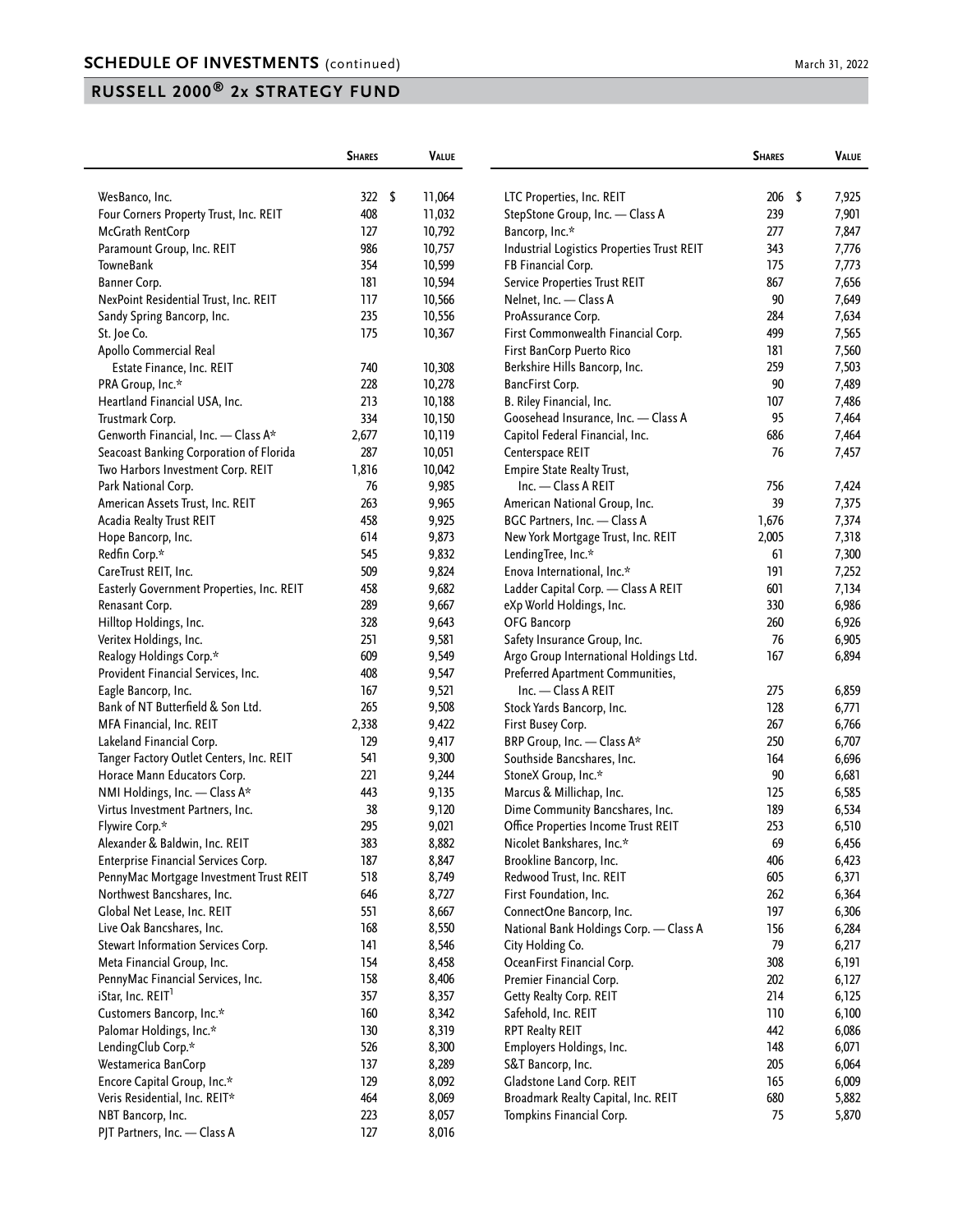|                                                            | <b>SHARES</b> | <b>VALUE</b> |                                                      | <b>SHARES</b> | VALUE          |
|------------------------------------------------------------|---------------|--------------|------------------------------------------------------|---------------|----------------|
| Apartment Investment and                                   |               |              | TPG RE Finance Trust, Inc. REIT                      | 317           | \$<br>3,744    |
| Management Co. - Class A REIT*                             | 797 \$        | 5,834        | HarborOne Bancorp, Inc.                              | 259           | 3,631          |
| TriCo Bancshares                                           | 145           | 5,804        | First Bancshares, Inc.                               | 107           | 3,602          |
| UMH Properties, Inc. REIT                                  | 230           | 5,656        | Ares Commercial Real Estate Corp. REIT               | 231           | 3,585          |
| Banc of California, Inc.                                   | 289           | 5,595        | Flushing Financial Corp.                             | 159           | 3,554          |
| Preferred Bank/Los Angeles CA                              | 74            | 5,483        | International Money Express, Inc.*                   | 171           | 3,524          |
| Summit Hotel Properties, Inc. REIT*                        | 548           | 5,458        | Byline Bancorp, Inc.                                 | 132           | 3,522          |
| Metropolitan Bank Holding Corp.*                           | 53            | 5,394        | SiriusPoint Ltd.*                                    | 467           | 3,493          |
| Radius Global Infrastructure,                              |               |              | Chatham Lodging Trust REIT*                          | 252           | 3,475          |
| Inc. - Class A*                                            | 377           | 5,384        | Heritage Commerce Corp.                              | 308           | 3,465          |
| Lakeland Bancorp, Inc.                                     | 322           | 5,377        | United Fire Group, Inc.                              | 111           | 3,449          |
| Community Healthcare Trust, Inc. REIT                      | 126           | 5,318        | Community Trust Bancorp, Inc.                        | 83            | 3,420          |
| Ready Capital Corp. REIT                                   | 353           | 5,316        | First Mid Bancshares, Inc.                           | 88            | 3,387          |
| Farmer Mac - Class C                                       | 48            | 5,207        | Peapack-Gladstone Financial Corp.                    | 97            | 3,371          |
| Necessity Retail REIT, Inc.                                | 656           | 5,189        | Northfield Bancorp, Inc.                             | 232           | 3,332          |
| Global Medical REIT, Inc.                                  | 317           | 5,173        | Saul Centers, Inc. REIT                              | 63            | 3,320          |
| HomeStreet, Inc.                                           | 109           | 5,164        | Great Southern Bancorp, Inc.                         | 56            | 3,305          |
| TriState Capital Holdings, Inc.*                           | 154           | 5,117        | Midland States Bancorp, Inc.                         | 113           | 3,261          |
| Ellington Financial, Inc. REIT                             | 284           | 5,041        | Whitestone REIT - Class B                            | 243           | 3,220          |
| Blucora, Inc.*                                             | 257           | 5,024        | TrustCo Bank Corporation NY                          | 100           | 3,193          |
| AMERISAFE, Inc.                                            | 101           | 5,017        | Diamond Hill Investment Group, Inc.                  | 17            | 3,184          |
| Armada Hoffler Properties, Inc. REIT                       | 340           | 4,964        | Franklin Street Properties Corp. REIT                | 538           | 3,174          |
| Origin Bancorp, Inc.                                       | 117           | 4,948        | Granite Point Mortgage Trust, Inc. REIT              | 284           | 3,158          |
| German American Bancorp, Inc.                              | 130           | 4,939        | Dynex Capital, Inc. REIT <sup>1</sup>                | 190           | 3,078          |
|                                                            | 375           | 4,830        | Cambridge Bancorp                                    | 36            | 3,060          |
| Kearny Financial Corp.                                     | 194           | 4,800        | CBTX, Inc.                                           | 97            | 3,007          |
| James River Group Holdings Ltd.                            | 90            | 4,725        | Urstadt Biddle Properties,                           |               |                |
| Washington Trust Bancorp, Inc.                             | 149           | 4,707        | Inc. - Class A REIT                                  | 158           |                |
| Amerant Bancorp, Inc.                                      | 209           |              | National Western Life                                |               | 2,972          |
| NETSTREIT Corp. REIT                                       | 182           | 4,690        |                                                      | 14            |                |
| Heritage Financial Corp.                                   | 80            | 4,561        | Group, Inc. - Class A                                | 83            | 2,946          |
| QCR Holdings, Inc.                                         | 101           | 4,527        | <b>Bank of Marin Bancorp</b>                         | 81            | 2,911          |
| Allegiance Bancshares, Inc.                                | 207           | 4,513        | Mercantile Bank Corp.                                | 11            | 2,869          |
| Columbia Financial, Inc.*                                  | 164           | 4,453        | Alexander's, Inc. REIT                               | 163           | 2,819          |
| Plymouth Industrial REIT, Inc.                             | 23            | 4,444        | Farmers National Banc Corp.<br>Douglas Elliman, Inc. | 379           | 2,781          |
| World Acceptance Corp.*<br>Gladstone Commercial Corp. REIT | 194           | 4,412        |                                                      | 8             | 2,767<br>2,746 |
|                                                            | 226           | 4,272        | Hingham Institution For Savings The                  | 97            |                |
| Horizon Bancorp, Inc.                                      | 134           | 4,219        | RE/MAX Holdings, Inc. - Class A                      | 62            | 2,690<br>2,683 |
| Peoples Bancorp, Inc.                                      |               | 4,196        | First Financial Corp.                                |               |                |
| WisdomTree Investments, Inc.                               | 711           | 4,174        | Franklin BSP Realty Trust, Inc. REIT                 | 190           | 2,656          |
| 1st Source Corp.                                           | 90            | 4,162        | One Liberty Properties, Inc. REIT                    | 85            | 2,617          |
| GEO Group, Inc. REIT*                                      | 623           | 4,118        | Bank First Corp.                                     | 35            | 2,520          |
| BrightSpire Capital, Inc. REIT                             | 445           | 4,116        | RMR Group, Inc. - Class A                            | 81            | 2,519          |
| Brightsphere Investment Group, Inc.                        | 169           | 4,098        | Seritage Growth Properties REIT*                     | 198           | 2,507          |
| Univest Financial Corp.                                    | 153           | 4,094        | Financial Institutions, Inc.                         | 83            | 2,501          |
| Central Pacific Financial Corp.                            | 145           | 4,045        | Ambac Financial Group, Inc.*                         | 239           | 2,486          |
| Diversified Healthcare Trust REIT                          | 1,253         | 4,010        | MidWestOne Financial Group, Inc.                     | 75            | 2,483          |
| City Office REIT, Inc.                                     | 226           | 3,991        | First Community Bankshares, Inc.                     | 88            | 2,482          |
| Hanmi Financial Corp.                                      | 161           | 3,962        | Business First Bancshares, Inc.                      | 101           | 2,457          |
| ARMOUR Residential REIT, Inc. <sup>1</sup>                 | 470           | 3,948        | First of Long Island Corp.                           | 125           | 2,432          |
| CrossFirst Bankshares, Inc.*                               | 250           | 3,940        | Coastal Financial Corp.*                             | 53            | 2,425          |
| Universal Health Realty Income Trust REIT                  | 67            | 3,911        | Independent Bank Corp.                               | 108           | 2,376          |
| MBIA, Inc.*                                                | 252           | 3,878        | Arrow Financial Corp.                                | 73            | 2,367          |
| KKR Real Estate Finance Trust, Inc. REIT                   | 187           | 3,854        | HomeTrust Bancshares, Inc.                           | 80            | 2,362          |
| Cowen, Inc. - Class A                                      | 141           | 3,821        | Carter Bankshares, Inc.*                             | 136           | 2,362          |
| Invesco Mortgage Capital, Inc. REIT                        | 1,658         | 3,780        | Metrocity Bankshares, Inc.                           | 100           | 2,348          |
| Camden National Corp.                                      | 80            | 3,763        | Orchid Island Capital, Inc. REIT <sup>1</sup>        | 718           | 2,334          |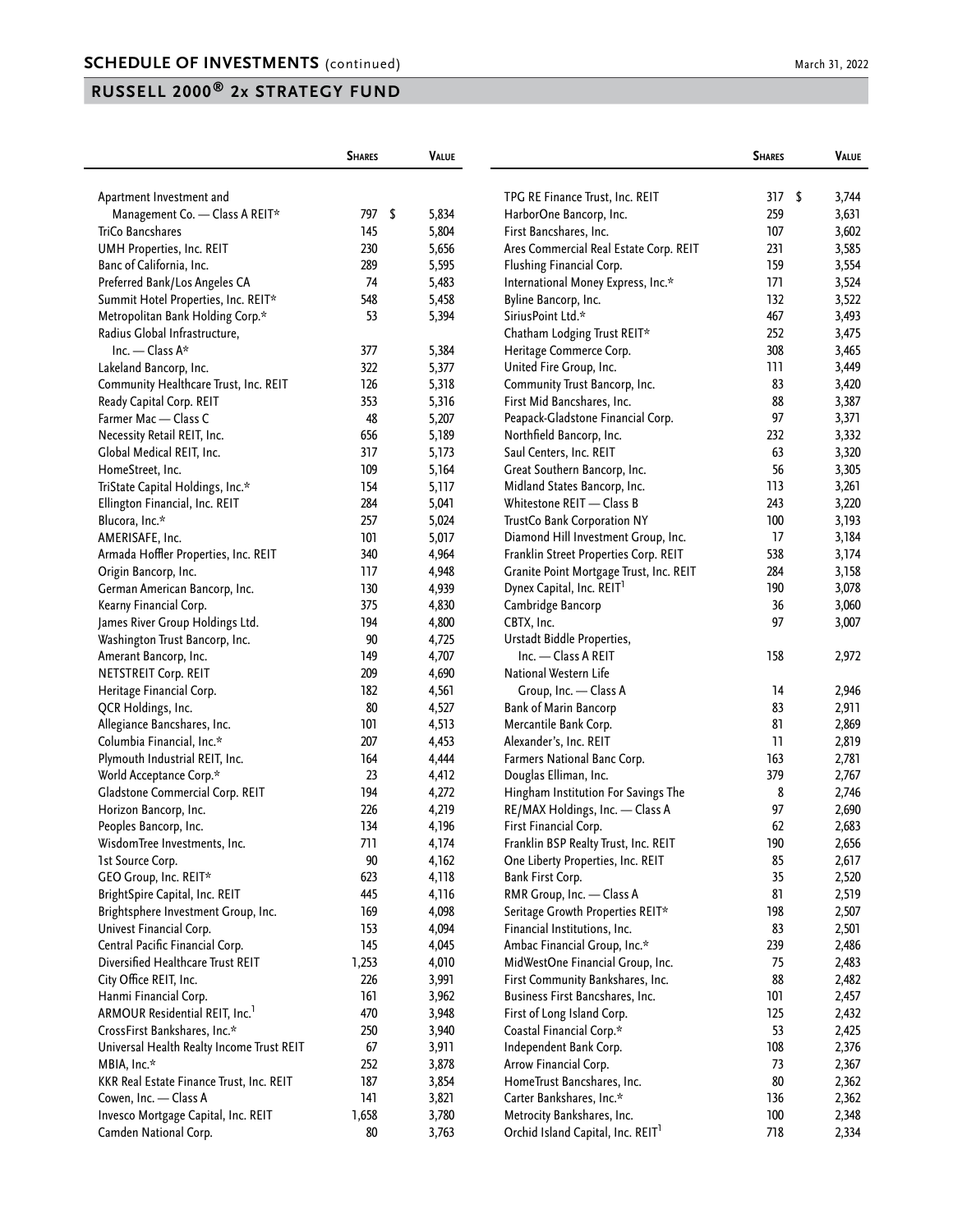|                                      | <b>SHARES</b> | <b>VALUE</b> |                                                                         | <b>SHARES</b> | VALUE       |
|--------------------------------------|---------------|--------------|-------------------------------------------------------------------------|---------------|-------------|
| Equity Bancshares, Inc. - Class A    | 71<br>\$      | 2,294        | Northrim BanCorp, Inc.                                                  | 33            | \$<br>1,438 |
| West BanCorp, Inc.                   | 84            | 2,286        | Curo Group Holdings Corp.                                               | 110           | 1,436       |
| Capstar Financial Holdings, Inc.     | 108           | 2,277        | Investors Title Co.                                                     | 7             | 1,422       |
| GCM Grosvenor, Inc. - Class A        | 234           | 2,272        | Blue Ridge Bankshares, Inc.                                             | 92            | 1,396       |
| <b>Bar Harbor Bankshares</b>         | 78            | 2,232        | PCSB Financial Corp.                                                    | 71            | 1,357       |
| <b>CNB Financial Corp.</b>           | 84            | 2,211        | Great Ajax Corp. REIT                                                   | 115           | 1,349       |
| Waterstone Financial, Inc.           | 114           | 2,205        | Atlanticus Holdings Corp.*                                              | 26            | 1,347       |
| Republic Bancorp, Inc. - Class A     | 49            | 2,202        | Provident Bancorp, Inc.                                                 | 83            | 1,346       |
| MVB Financial Corp.                  | 53            | 2,199        | AFC Gamma, Inc. REIT                                                    | 70            | 1,338       |
| Indus Realty Trust, Inc. REIT        | 30            | 2,193        | Orrstown Financial Services, Inc.                                       | 57            | 1,307       |
| Alerus Financial Corp.               | 79            | 2,184        | Amalgamated Financial Corp.                                             | 72            | 1,294       |
| AssetMark Financial Holdings, Inc.*  | 96            | 2,136        | Red River Bancshares, Inc.                                              | 24            | 1,270       |
| Merchants Bancorp                    | 78            | 2,136        | Macatawa Bank Corp.                                                     | 139           | 1,252       |
| Oppenheimer Holdings, Inc. - Class A | 49            | 2,135        | Republic First Bancorp, Inc.*                                           | 235           | 1,213       |
| CatchMark Timber Trust,              |               |              | FS Bancorp, Inc.                                                        | 38            | 1,178       |
| Inc. - Class A REIT                  | 259           | 2,124        | Postal Realty Trust, Inc. - Class A REIT                                | 70            | 1,177       |
| Old Second Bancorp, Inc.             | 146           | 2,118        | First Bank/Hamilton NJ                                                  | 82            | 1,166       |
| American National Bankshares, Inc.   | 56            | 2,110        | Greenhill & Company, Inc.                                               | 74            | 1,145       |
| First Internet Bancorp               | 49            | 2,107        | Citizens, Inc.*                                                         | 263           | 1,115       |
| FRP Holdings, Inc.*                  | 36            | 2,081        | Luther Burbank Corp.                                                    | 81            | 1,076       |
| Farmland Partners, Inc. REIT         | 151           | 2,076        | Donegal Group, Inc. - Class A                                           | 78            | 1,046       |
| CTO Realty Growth, Inc. REIT         | 31            | 2,056        | Ocwen Financial Corp.*                                                  | 43            | 1,022       |
| Southern Missouri Bancorp, Inc.      | 41            | 2,048        | Greenlight Capital Re Ltd. - Class A*                                   | 139           | 983         |
| HCI Group, Inc.                      | 30            | 2,045        | HBT Financial, Inc.                                                     | 54            | 982         |
| Regional Management Corp.            | 42            | 2,040        | Heritage Insurance Holdings, Inc.                                       | 137           | 978         |
| Blue Foundry Bancorp*                | 149           | 2,019        | Fidelity D&D Bancorp, Inc.                                              | 21            | 975         |
| Citizens & Northern Corp.            | 82            | 1,999        | Capital Bancorp, Inc.                                                   | 42            | 960         |
| Mid Penn Bancorp, Inc.               | 74            | 1,984        | Legacy Housing Corp.*                                                   | 43            | 923         |
| Southern First Bancshares, Inc.*     | 39            | 1,983        | Ashford Hospitality Trust, Inc. REIT*                                   | 90            | 918         |
| Selectquote, Inc.*                   | 708           | 1,975        | Maiden Holdings Ltd.*                                                   | 366           | 882         |
| Enterprise Bancorp, Inc.             | 49            | 1,966        | NI Holdings, Inc.*                                                      | 46            | 780         |
| Universal Insurance Holdings, Inc.   | 143           | 1,929        | MetroMile, Inc.*                                                        | 541           | 714         |
| Peoples Financial Services Corp.     | 38            | 1,918        | Pzena Investment Management,                                            |               |             |
| Civista Bancshares, Inc.             | 79            | 1,904        | Inc. - Class A                                                          | 88            | 706         |
| Capital City Bank Group, Inc.        | 71            | 1,872        | Angel Oak Mortgage, Inc. REIT                                           | 41            | 673         |
| SmartFinancial, Inc.                 | 73            | 1,867        | Crawford & Co. - Class A                                                | 87            | 658         |
| Braemar Hotels & Resorts, Inc. REIT  | 302           | 1,866        | Pioneer Bancorp, Inc.*                                                  | 61            | 642         |
|                                      | 111           |              | GAMCO Investors, Inc. - Class A                                         | 27            | 597         |
| Bridgewater Bancshares, Inc.*        |               | 1,851        |                                                                         |               |             |
| Sierra Bancorp                       | 74            | 1,849        | Clipper Realty, Inc. REIT<br>Chicago Atlantic Real Estate Finance, Inc. | 65            | 590         |
| Five Star Bancorp                    | 65            | 1,839        | Velocity Financial, Inc.*                                               | 31            | 550         |
| Primis Financial Corp.               | 128           | 1,789        |                                                                         | 46            | 503         |
| RBB Bancorp                          | 75            | 1,762        | Third Coast Bancshares, Inc.*                                           | 20            | 462         |
| Spirit of Texas Bancshares, Inc.     | 67            | 1,761        | Trean Insurance Group, Inc.*                                            | 93            | 436         |
| Enact Holdings, Inc.                 | 78            | 1,736        | Associated Capital Group, Inc. - Class A                                | 9             | 377         |
| Sculptor Capital Management, Inc.*   | 117           | 1,630        | Fathom Holdings, Inc.*                                                  | 35            | 374         |
| eHealth, Inc.*                       | 131           | 1,626        | United Insurance Holdings Corp.                                         | 107           | 354         |
| First Bancorp, Inc.                  | 54            | 1,624        | Finance of America Companies,                                           |               |             |
| Oportun Financial Corp.*             | 111           | 1,594        | Inc. - Class A*                                                         | 107           | 325         |
| Tiptree, Inc. - Class A              | 124           | 1,593        | Retail Value, Inc. REIT                                                 | 92            | 282         |
| Home Bancorp, Inc.                   | 39            | 1,591        | Stronghold Digital Mining, Inc. - Class A*                              | 39            | 228         |
| Summit Financial Group, Inc.         | 62            | 1,587        | Rafael Holdings, Inc. - Class B*                                        | 55            | 138         |
| EZCORP, Inc. - Class A*              | 262           | 1,583        | Home Point Capital, Inc.                                                | 38            | 118         |
| Hersha Hospitality Trust REIT*       | 170           | 1,544        | <b>Total Financial</b>                                                  |               | 3,377,518   |
| South Plains Financial, Inc.         | 56            | 1,488        |                                                                         |               |             |
| Guaranty Bancshares, Inc.            | 42            | 1,470        | <b>CONSUMER, NON-CYCLICAL - 9.0%</b><br>Avis Budget Group, Inc.*        | 217           | 57,136      |
| <b>BRT Apartments Corp. REIT</b>     | 60            | 1,438        | Tenet Healthcare Corp.*                                                 | 557           | 47,880      |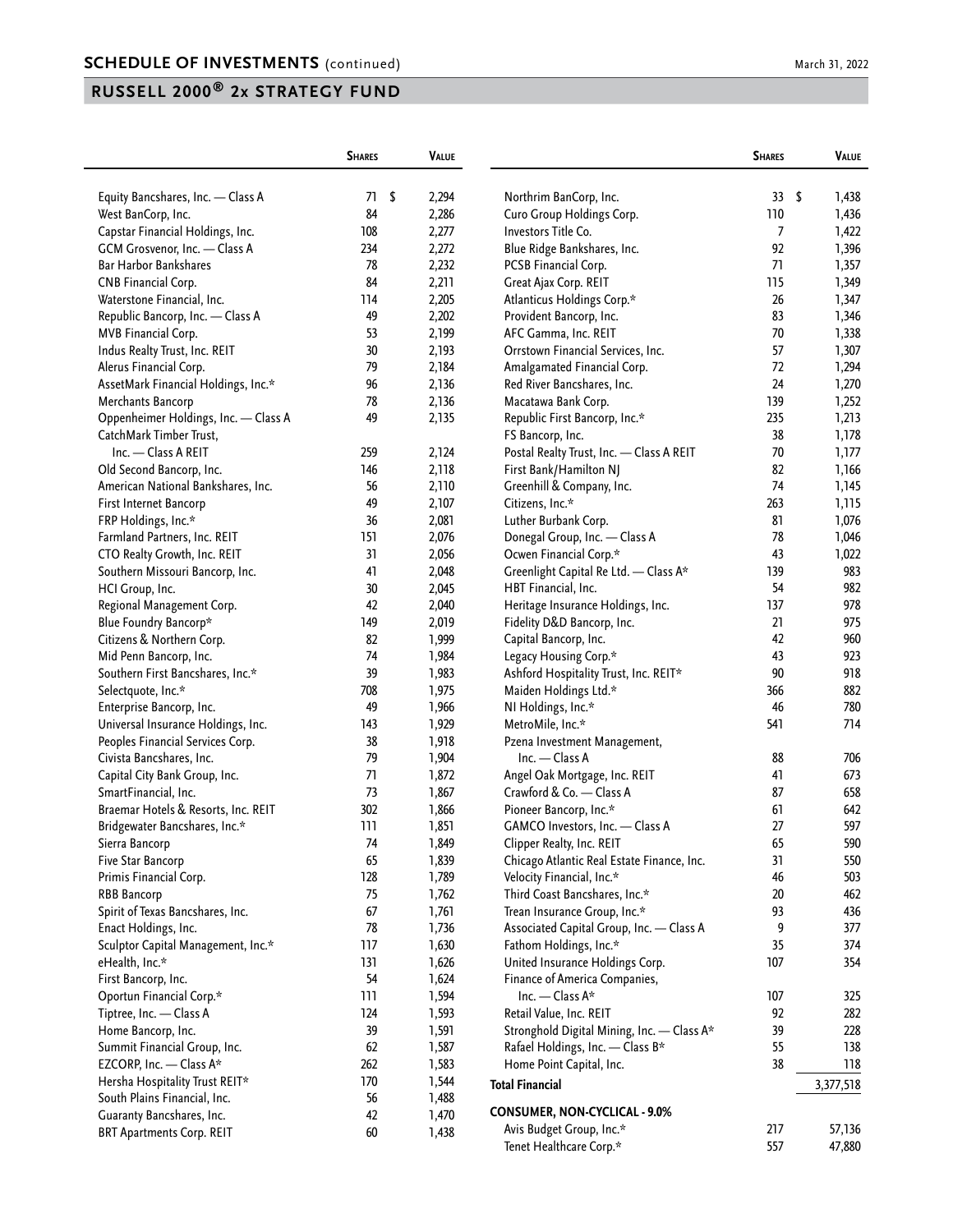|                                                       | <b>SHARES</b> | VALUE            |                                                            | <b>SHARES</b> | VALUE          |
|-------------------------------------------------------|---------------|------------------|------------------------------------------------------------|---------------|----------------|
| WillScot Mobile Mini Holdings Corp.*                  | $1,094$ \$    | 42,808           | Cytokinetics, Inc.*                                        | 418           | \$<br>15,387   |
| Performance Food Group Co.*                           | 796           | 40,524           | ACADIA Pharmaceuticals, Inc.*                              | 633           | 15,331         |
| Shockwave Medical, Inc.*                              | 177           | 36,703           | Axonics, Inc.*                                             | 241           | 15,087         |
| Inspire Medical Systems, Inc.*                        | 141           | 36,193           | Lancaster Colony Corp.                                     | 101           | 15,064         |
| <b>Biohaven Pharmaceutical</b>                        |               |                  | Karuna Therapeutics, Inc.*                                 | 117           | 14,834         |
| Holding Company Ltd.*                                 | 292           | 34,622           | Insmed, Inc.*                                              | 624           | 14,664         |
| ASGN, Inc.*                                           | 268           | 31,278           | Patterson Companies, Inc.                                  | 453           | 14,664         |
| Omnicell, Inc.*                                       | 231           | 29,912           | Twist Bioscience Corp.*                                    | 290           | 14,320         |
| Halozyme Therapeutics, Inc.*                          | 732           | 29,192           | Marathon Digital Holdings, Inc.* <sup>1</sup>              | 505           | 14,115         |
| HealthEquity, Inc.*                                   | 429           | 28,932           | Prestige Consumer Healthcare, Inc.*                        | 264           | 13,976         |
| LHC Group, Inc.*                                      | 161           | 27,145           | Select Medical Holdings Corp.                              | 582           | 13,962         |
| Intellia Therapeutics, Inc.*                          | 368           | 26,743           | Integer Holdings Corp.*                                    | 173           | 13,939         |
| AMN Healthcare Services, Inc.*                        | 249           | 25,978           | Glaukos Corp.*                                             | 240           | 13,877         |
| Intra-Cellular Therapies, Inc.*                       | 421           | 25,761           | BellRing Brands, Inc.*                                     | 594           | 13,709         |
| Ensign Group, Inc.                                    | 277           | 24,933           | PTC Therapeutics, Inc.*                                    | 367           | 13,693         |
| Helen of Troy Ltd.*                                   | 127           | 24,872           | Nevro Corp.*                                               | 183           | 13,236         |
| Medpace Holdings, Inc.*                               | 152           | 24,866           | WD-40 Co.                                                  | 72            | 13,193         |
| Arrowhead Pharmaceuticals, Inc.*                      | 538           | 24,743           | Amicus Therapeutics, Inc.*                                 | 1,388         | 13,144         |
| Triton International Ltd.                             | 351           | 24,633           | EVERTEC, Inc.                                              | 320           | 13,098         |
| iRhythm Technologies, Inc.*                           | 156           | 24,565           | LiveRamp Holdings, Inc.*                                   | 348           | 13,012         |
| Option Care Health, Inc.*                             | 840           | 23,990           | United Natural Foods, Inc.*                                | 302           | 12,488         |
| LivaNova plc*                                         | 282           | 23,076           | Coca-Cola Consolidated, Inc.                               | 25            | 12,421         |
| <b>CONMED Corp.</b>                                   | 152           | 22,580           | Graham Holdings Co. - Class B                              | $20\,$        | 12,229         |
| API Group Corp.*                                      | 1,065         | 22,397           | John Wiley & Sons, Inc. - Class A                          | 227           | 12,038         |
| Alkermes plc*                                         | 848           | 22,311           | J & J Snack Foods Corp.                                    | 77            | 11,943         |
| Herc Holdings, Inc.                                   | 132           | 22,056           | Riot Blockchain, Inc.* <sup>,1</sup>                       | 563           | 11,919         |
| TriNet Group, Inc.*                                   | 214           | 21,049           | Cal-Maine Foods, Inc.                                      | 215           | 11,872         |
| Apellis Pharmaceuticals, Inc.*                        | 412           | 20,934           | Ortho Clinical Diagnostics Holdings plc*                   | 636           | 11,868         |
| Sanderson Farms, Inc.                                 | 107           | 20,062           | Primo Water Corp.                                          | 831           | 11,842         |
| STAAR Surgical Co.*                                   | 251           | 20,057           | Global Blood Therapeutics, Inc.*                           | 327           | 11,327         |
| <b>Blueprint Medicines Corp.*</b>                     | 309           | 19,739           | Relay Therapeutics, Inc.*                                  | 369           | 11,044         |
| Lantheus Holdings, Inc.*                              | 355           | 19,635           | CBIZ, Inc.*                                                | 260           | 10,912         |
| Insperity, Inc.                                       | 192           | 19,281           | Emergent BioSolutions, Inc.*                               | 259           | 10,635         |
| Sprouts Farmers Market, Inc.*                         | 597           | 19,092           | Myriad Genetics, Inc.*                                     | 418           | 10,534         |
| Korn Ferry                                            | 285           | 18,508           | Edgewell Personal Care Co.                                 | 287           | 10,524         |
| Merit Medical Systems, Inc.*                          | 272           | 18,093           | Medifast, Inc.                                             | 61            | 10,418         |
| Pacira BioSciences, Inc.*                             | 233           | 17,783           | Corcept Therapeutics, Inc.*                                | 458           | 10,314         |
| Neogen Corp.*                                         | 568           | 17,517           | IVERIC bio, Inc.*                                          | 608           | 10,233         |
| Progyny, Inc.*                                        | 339           | 17,425           | Surgery Partners, Inc.*                                    | 180           | 9,909          |
| Brink's Co.                                           | 254           | 17,272           | CareDx, Inc.*                                              | 267           | 9,876          |
| Simply Good Foods Co.*                                | 450           | 17,078           | Veracyte, Inc.*                                            | 356           | 9,815          |
| Owens & Minor, Inc.                                   | 383           | 16,860           | Ironwood Pharmaceuticals,<br>Inc. - Class A*               |               |                |
| Haemonetics Corp.*                                    | 266           | 16,817           |                                                            | 775<br>250    | 9,749          |
| R1 RCM, Inc.*                                         | 628<br>248    | 16,805           | Textainer Group Holdings Ltd.<br>MEDNAX, Inc.*             | 401           | 9,517<br>9,415 |
| Arvinas, Inc.*                                        |               | 16,690<br>16,594 |                                                            | 246           |                |
| Fate Therapeutics, Inc.*<br>Alarm.com Holdings, Inc.* | 428<br>249    | 16,549           | Vericel Corp.*<br>Pacific Biosciences of California, Inc.* | 1,027         | 9,402<br>9,346 |
| Inari Medical, Inc.*                                  | 182           | 16,496           | Covetrus, Inc.*                                            | 546           | 9,167          |
| ABM Industries, Inc.                                  | 356           | 16,390           | Vector Group Ltd.                                          | 759           | 9,138          |
| Hostess Brands, Inc.*                                 | 729           | 15,994           | ICF International, Inc.                                    | 97            | 9,132          |
| Celsius Holdings, Inc.*                               | 284           | 15,671           | B&G Foods, Inc. <sup>1</sup>                               | 338           | 9,119          |
| NuVasive, Inc.*                                       | 274           | 15,536           | Ligand Pharmaceuticals, Inc. - Class B*                    | 81            | 9,112          |
| Beam Therapeutics, Inc.*                              | 271           | 15,528           | Zentalis Pharmaceuticals, Inc.*                            | 193           | 8,905          |
| AtriCure, Inc.*                                       | 236           | 15,498           | Coursera, Inc.*                                            | 385           | 8,870          |
| BioCryst Pharmaceuticals, Inc.*                       | 950           | 15,447           | Central Garden & Pet Co. - Class A*                        | 217           | 8,849          |
| Denali Therapeutics, Inc.*                            | 480           | 15,442           | TreeHouse Foods, Inc.*                                     | 274           | 8,839          |
|                                                       |               |                  |                                                            |               |                |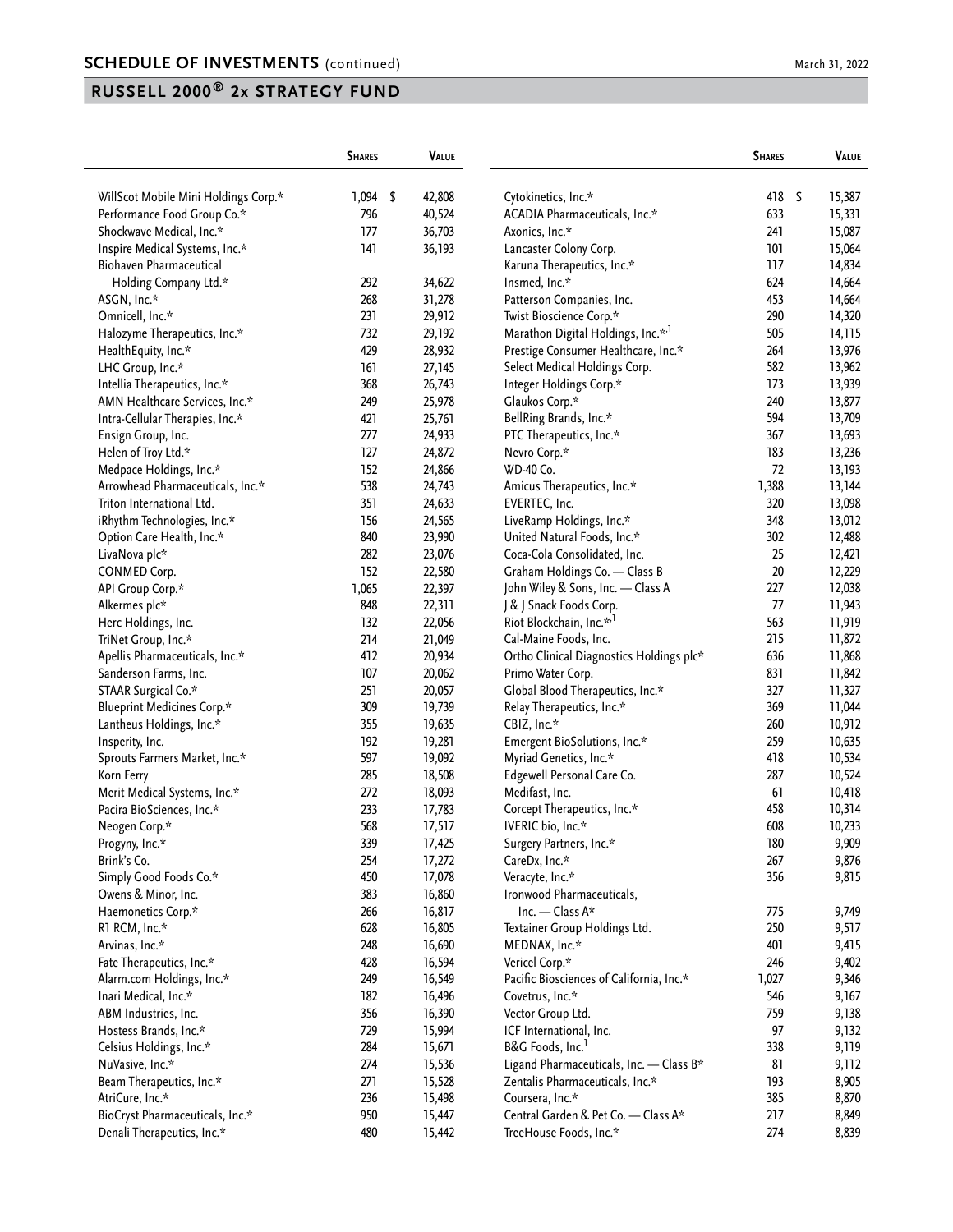|                                          | <b>SHARES</b> |      | VALUE |                                           | <b>SHARES</b> | VALUE       |
|------------------------------------------|---------------|------|-------|-------------------------------------------|---------------|-------------|
| Rent-A-Center, Inc.                      | 348           | - \$ | 8,766 | Avid Bioservices, Inc.*                   | 318           | \$<br>6,478 |
| SpringWorks Therapeutics, Inc.*          | 154           |      | 8,692 | MGP Ingredients, Inc.                     | 75            | 6,419       |
| Strategic Education, Inc.                | 130           |      | 8,629 | Cutera, Inc.*                             | 92            | 6,348       |
| PROG Holdings, Inc.*                     | 296           |      | 8,516 | SpartanNash Co.                           | 189           | 6,235       |
| Avanos Medical, Inc.*                    | 253           |      | 8,476 | Laureate Education, Inc. - Class A        | 524           | 6,209       |
| Invitae Corp.*                           | 1,058         |      | 8,432 | Dynavax Technologies Corp.* <sup>,1</sup> | 570           | 6,179       |
| Supernus Pharmaceuticals, Inc.*          | 259           |      | 8,371 | Weis Markets, Inc.                        | 86            | 6,142       |
| Inter Parfums, Inc.                      | 95            |      | 8,365 | Madrigal Pharmaceuticals, Inc.*           | 62            | 6,083       |
| Andersons, Inc.                          | 166           |      | 8,343 | AdaptHealth Corp.*                        | 379           | 6,075       |
| Agios Pharmaceuticals, Inc.*             | 286           |      | 8,325 | Axsome Therapeutics, Inc.*                | 146           | 6,043       |
| NanoString Technologies, Inc.*           | 238           |      | 8,271 | Prometheus Biosciences, Inc.*             | 159           | 6,004       |
| Celldex Therapeutics, Inc.*              | 242           |      | 8,243 | Harmony Biosciences Holdings, Inc.*       | 122           | 5,935       |
|                                          |               |      |       |                                           | 93            |             |
| Vir Biotechnology, Inc.*                 | 317<br>311    |      | 8,153 | Cimpress plc*                             | 225           | 5,914       |
| Travere Therapeutics, Inc.*              |               |      | 8,014 | Meridian Bioscience, Inc.*                |               | 5,841       |
| Multiplan Corp.*                         | 1,710         |      | 8,003 | First Advantage Corp.*                    | 289           | 5,835       |
| Kforce, Inc.                             | 108           |      | 7,989 | Evo Payments, Inc. - Class A*             | 250           | 5,772       |
| REVOLUTION Medicines, Inc.*              | 313           |      | 7,985 | Bridgebio Pharma, Inc.*                   | 561           | 5,694       |
| Stride, Inc.*                            | 219           |      | 7,956 | Protagonist Therapeutics, Inc.*           | 236           | 5,588       |
| Xencor, Inc.*                            | 298           |      | 7,951 | Cytek Biosciences, Inc.*                  | 511           | 5,509       |
| CorVel Corp.*                            | 47            |      | 7,917 | FibroGen, Inc.*                           | 455           | 5,469       |
| Monro, Inc.                              | 176           |      | 7,804 | Kura Oncology, Inc.*                      | 335           | 5,387       |
| Community Health Systems, Inc.*          | 657           |      | 7,799 | Vaxcyte, Inc.*                            | 223           | 5,385       |
| Green Dot Corp. - Class A*               | 282           |      | 7,749 | Chefs' Warehouse, Inc.*                   | 165           | 5,379       |
| Adtalem Global Education, Inc.*          | 260           |      | 7,725 | RadNet, Inc.*                             | 240           | 5,369       |
| Beauty Health Co.*                       | 457           |      | 7,714 | National Beverage Corp.                   | 123           | 5,351       |
| Kymera Therapeutics, Inc.*               | 181           |      | 7,660 | Crinetics Pharmaceuticals, Inc.*          | 243           | 5,334       |
| ModivCare, Inc.*                         | 66            |      | 7,616 | TrueBlue, Inc.*                           | 184           | 5,316       |
| Addus HomeCare Corp.*                    | 81            |      | 7,557 | ImmunoGen, Inc.*                          | 1,112         | 5,293       |
| Cassava Sciences, Inc.* <sup>,1</sup>    | 203           |      | 7,539 | Huron Consulting Group, Inc.*             | 115           | 5,268       |
| Cerevel Therapeutics Holdings, Inc.*     | 215           |      | 7,527 | 2U, Inc.*                                 | 385           | 5,113       |
| Arcus Biosciences, Inc.*                 | 237           |      | 7,480 | USANA Health Sciences, Inc.*              | 64            | 5,085       |
| Silk Road Medical, Inc.*                 | 181           |      | 7,473 | Castle Biosciences, Inc.*                 | 112           | 5,024       |
| Tivity Health, Inc.*                     | 232           |      | 7,463 | Atrion Corp.                              | 7             | 4,991       |
| Universal Corp.                          | 127           |      | 7,375 | MoneyGram International, Inc.*            | 472           | 4,984       |
| Enanta Pharmaceuticals, Inc.*            | 103           |      | 7,332 | C4 Therapeutics, Inc.*                    | 204           | 4,949       |
| NeoGenomics, Inc.*                       | 599           |      | 7,278 | Intersect ENT, Inc.*                      | 175           | 4,902       |
| OPKO Health, Inc.*                       | 2,109         |      | 7,255 | Cerus Corp.*                              | 889           | 4,881       |
| Revance Therapeutics, Inc.*              | 370           |      | 7,215 | MannKind Corp.*                           | 1,304         | 4,799       |
| ChemoCentryx, Inc.*                      | 285           |      | 7,145 | Quanterix Corp.*                          | 163           | 4,758       |
| CoreCivic, Inc.*                         | 634           |      | 7,082 | Reata Pharmaceuticals, Inc. - Class A*    | 145           | 4,750       |
| Heska Corp.*                             | 51            |      | 7,052 | Cardiovascular Systems, Inc.*             | 209           | 4,723       |
| Amphastar Pharmaceuticals, Inc.*         | 195           |      | 7,000 | National Healthcare Corp.                 | 67            | 4,705       |
| Krystal Biotech, Inc.*                   | 105           |      | 6,987 | Accolade, Inc.*                           | 267           | 4,689       |
| Prothena Corporation plc*                | 191           |      | 6,985 | Natus Medical, Inc.*                      | 178           | 4,678       |
| REGENXBIO, Inc.*                         | 208           |      | 6,904 | LeMaitre Vascular, Inc.                   | 100           | 4,647       |
| Brookdale Senior Living, Inc. - Class A* | 977           |      | 6,888 | Aclaris Therapeutics, Inc.*               | 269           | 4,638       |
| Editas Medicine, Inc.*                   | 361           |      | 6,866 | Utz Brands, Inc.                          | 313           | 4,626       |
| Fulgent Genetics, Inc.*                  | 109           |      | 6,803 | Fresh Del Monte Produce, Inc.             | 177           | 4,586       |
| Repay Holdings Corp.*                    | 458           |      | 6,765 | Senseonics Holdings, Inc.* <sup>1</sup>   | 2,282         | 4,496       |
| Deluxe Corp.                             | 223           |      | 6,744 | Keros Therapeutics, Inc.*                 | 82            | 4,459       |
| Ingles Markets, Inc. - Class A           | 75            |      | 6,679 | Morphic Holding, Inc.*                    | 111           | 4,457       |
| US Physical Therapy, Inc.                | 67            |      | 6,663 | Innoviva, Inc.*                           | 230           | 4,450       |
| Krispy Kreme, Inc.                       | 446           |      | 6,623 | Nuvation Bio, Inc.*                       | 840           | 4,418       |
|                                          |               |      |       |                                           |               |             |
| elf Beauty, Inc.*                        | 255           |      | 6,587 | Coherus Biosciences, Inc.*                | 342           | 4,415       |
| Turning Point Therapeutics, Inc.*        | 242           |      | 6,498 | Syndax Pharmaceuticals, Inc.*             | 253<br>308    | 4,397       |
| TG Therapeutics, Inc.*                   | 683           |      | 6,495 | Alector, Inc.*                            |               | 4,389       |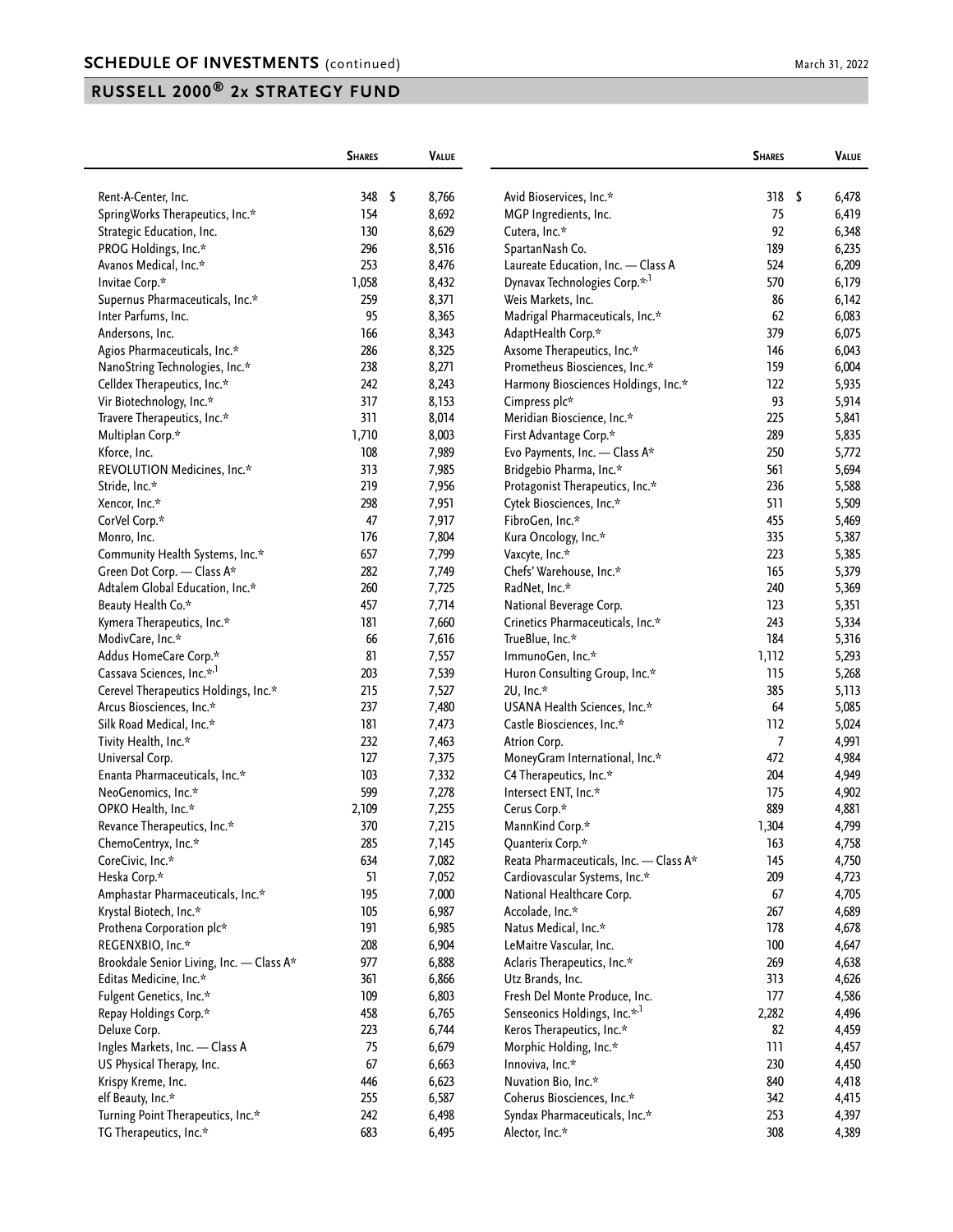|                                              | <b>SHARES</b> |            | VALUE |                                       | <b>SHARES</b> | VALUE          |
|----------------------------------------------|---------------|------------|-------|---------------------------------------|---------------|----------------|
| Recursion Pharmaceuticals,                   |               |            |       | Vanda Pharmaceuticals, Inc.*          | 289           | \$             |
| Inc. - Class $A^*$                           | 609           | $\sqrt{2}$ | 4,360 | Vaxart, Inc.* <sup>,1</sup>           | 646           | 3,269<br>3,256 |
|                                              | 191           |            |       | Ocugen, Inc.* <sup>,1</sup>           | 976           |                |
| Verve Therapeutics, Inc.*                    |               |            | 4,359 |                                       |               | 3,221          |
| Anavex Life Sciences Corp.* <sup>1</sup>     | 354           |            | 4,358 | Surmodics, Inc.*                      | 71            | 3,218          |
| Varex Imaging Corp.*                         | 203           |            | 4,322 | CRA International, Inc.               | 38            | 3,202          |
| Carriage Services, Inc. - Class A            | 81            |            | 4,320 | 13 Verticals, Inc. - Class A*         | 113           | 3,148          |
| Artivion, Inc.*                              | 201           |            | 4,297 | Tattooed Chef, Inc.*                  | 249           | 3,132          |
| Alphatec Holdings, Inc.*                     | 372           |            | 4,278 | BrightView Holdings, Inc.*            | 230           | 3,130          |
| AngioDynamics, Inc.*                         | 198           |            | 4,265 | Transcat, Inc.*                       | 38            | 3,083          |
| Atara Biotherapeutics, Inc.*                 | 459           |            | 4,264 | Instil Bio, Inc.*                     | 286           | 3,074          |
| Perdoceo Education Corp.*                    | 371           |            | 4,259 | ViewRay, Inc.*                        | 778           | 3,050          |
| Catalyst Pharmaceuticals, Inc.*              | 513           |            | 4,253 | Franklin Covey Co.*                   | 67            | 3,030          |
| Cross Country Healthcare, Inc.*              | 190           |            | 4,117 | Barrett Business Services, Inc.       | 39            | 3,021          |
| American Well Corp. - Class A*               | 967           |            | 4,071 | Theravance Biopharma, Inc.*           | 316           | 3,021          |
| Heidrick & Struggles International, Inc.     | 102           |            | 4,037 | Arcturus Therapeutics Holdings, Inc.* | 112           | 3,019          |
| Kelly Services, Inc. - Class A               | 186           |            | 4,034 | Treace Medical Concepts, Inc.*        | 159           | 3,007          |
| John B Sanfilippo & Son, Inc.                | 48            |            | 4,005 | Hackett Group, Inc.                   | 130           | 2,998          |
| Bionano Genomics, Inc.*                      | 1,539         |            | 3,971 | National Research Corp. - Class A     | 75            | 2,974          |
| ACCO Brands Corp.                            | 493           |            | 3,944 | Eagle Pharmaceuticals, Inc.*          | 60            | 2,969          |
| Arlo Technologies, Inc.*                     | 445           |            | 3,943 | Resources Connection, Inc.            | 172           | 2,948          |
| OrthoPediatrics Corp.*                       | 73            |            | 3,941 | Tootsie Roll Industries, Inc.         | 83            | 2,917          |
| Lyell Immunopharma, Inc.*,1                  | 778           |            | 3,929 | Erasca, Inc.*                         | 335           | 2,881          |
| Inovio Pharmaceuticals, Inc.* <sup>1</sup>   | 1,092         |            | 3,920 | PMV Pharmaceuticals, Inc.*            | 138           | 2,873          |
| SI-BONE, Inc.*                               | 172           |            | 3,887 | Cara Therapeutics, Inc.*              | 235           | 2,855          |
| SP Plus Corp.*                               | 122           |            | 3,826 | Gossamer Bio, Inc.*                   | 328           | 2,847          |
| Viad Corp.*                                  | 107           |            | 3,813 | Agenus, Inc.*                         | 1,157         | 2,846          |
| LifeStance Health Group, Inc.* <sup>,1</sup> | 377           |            | 3,811 | WW International, Inc.*               | 278           | 2,844          |
| Sana Biotechnology, Inc.*                    | 456           |            | 3,767 | Arcutis Biotherapeutics, Inc.*        | 147           | 2,831          |
| Collegium Pharmaceutical, Inc.*              | 183           |            | 3,726 | Karyopharm Therapeutics, Inc.*        | 379           | 2,793          |
| Quanex Building Products Corp.               | 177           |            | 3,715 | Endo International plc*               | 1,209         | 2,793          |
| Avidity Biosciences, Inc.*                   | 200           |            | 3,694 | Heron Therapeutics, Inc.*             | 487           | 2,786          |
| Sorrento Therapeutics, Inc.* <sup>1</sup>    | 1,576         |            | 3,672 | MacroGenics, Inc.*                    | 316           | 2,784          |
| TransMedics Group, Inc.*                     | 136           |            | 3,664 | Organogenesis Holdings, Inc.*         | 364           | 2,774          |
| MaxCyte, Inc.*                               | 524           |            | 3,663 | MiMedx Group, Inc.*                   | 587           | 2,765          |
| Sangamo Therapeutics, Inc.*                  | 628           |            | 3,649 | Rigel Pharmaceuticals, Inc.*          | 902           | 2,697          |
| Hanger, Inc.*                                | 198           |            | 3,629 | Cass Information Systems, Inc.        | 73            | 2,694          |
| Antares Pharma, Inc.*                        | 882           |            | 3,616 | Albireo Pharma, Inc.*                 | 90            | 2,685          |
| Relmada Therapeutics, Inc.*                  | 130           |            | 3,509 | Rhythm Pharmaceuticals, Inc.*         | 233           | 2,684          |
| Fulcrum Therapeutics, Inc.*                  | 147           |            | 3,477 | Affimed N.V.*                         | 614           | 2,683          |
| PetIQ, Inc.*                                 | 142           |            | 3,465 | Replimune Group, Inc.*                | 158           | 2,683          |
| Chinook Therapeutics, Inc.*                  | 211           |            | 3,452 | Paya Holdings, Inc.*                  | 453           | 2,655          |
| iTeos Therapeutics, Inc.*                    | 107           |            | 3,443 | Turning Point Brands, Inc.            | 78            | 2,653          |
| Rocket Pharmaceuticals, Inc.*                | 217           |            | 3,442 | Bright Health Group, Inc.*            | 1,357         | 2,619          |
| Duckhorn Portfolio, Inc.*                    | 189           |            | 3,438 | Agiliti, Inc.*                        | 124           | 2,616          |
| Pulmonx Corp.*                               | 138           |            | 3,424 | Seres Therapeutics, Inc.*             | 367           | 2,613          |
| Inogen, Inc.*                                | 105           |            | 3,404 | Joint Corp.*                          | 73            | 2,583          |
| Forrester Research, Inc.*                    | $60\,$        |            | 3,385 | Custom Truck One Source, Inc.*        | 307           | 2,576          |
| Seer, Inc.*                                  | 219           |            | 3,338 | OraSure Technologies, Inc.*           | 378           | 2,563          |
| Butterfly Network, Inc.* <sup>,1</sup>       | 701           |            | 3,337 | NGM Biopharmaceuticals, Inc.*         | 167           | 2,547          |
| Aaron's Company, Inc.                        | 166           |            | 3,333 |                                       | 102           |                |
|                                              |               |            |       | AnaptysBio, Inc.*                     |               | 2,523          |
| Calavo Growers, Inc.                         | 91            |            | 3,317 | Pennant Group, Inc.*                  | 135           | 2,515          |
| Vivint Smart Home, Inc.*                     | 485           |            | 3,279 | Ennis, Inc.                           | 135           | 2,493          |
| Inhibrx, Inc.*                               | 147           |            | 3,275 | RAPT Therapeutics, Inc.*              | 113           | 2,485          |
| Kezar Life Sciences, Inc.*                   | 197           |            | 3,274 | Mission Produce, Inc.*                | 196           | 2,479          |
| Allogene Therapeutics, Inc.*                 | 359           |            | 3,270 | Atea Pharmaceuticals, Inc.*           | 340           | 2,455          |
| Orthofix Medical, Inc.*                      | 100           |            | 3,270 | Absci Corp.*                          | 291           | 2,453          |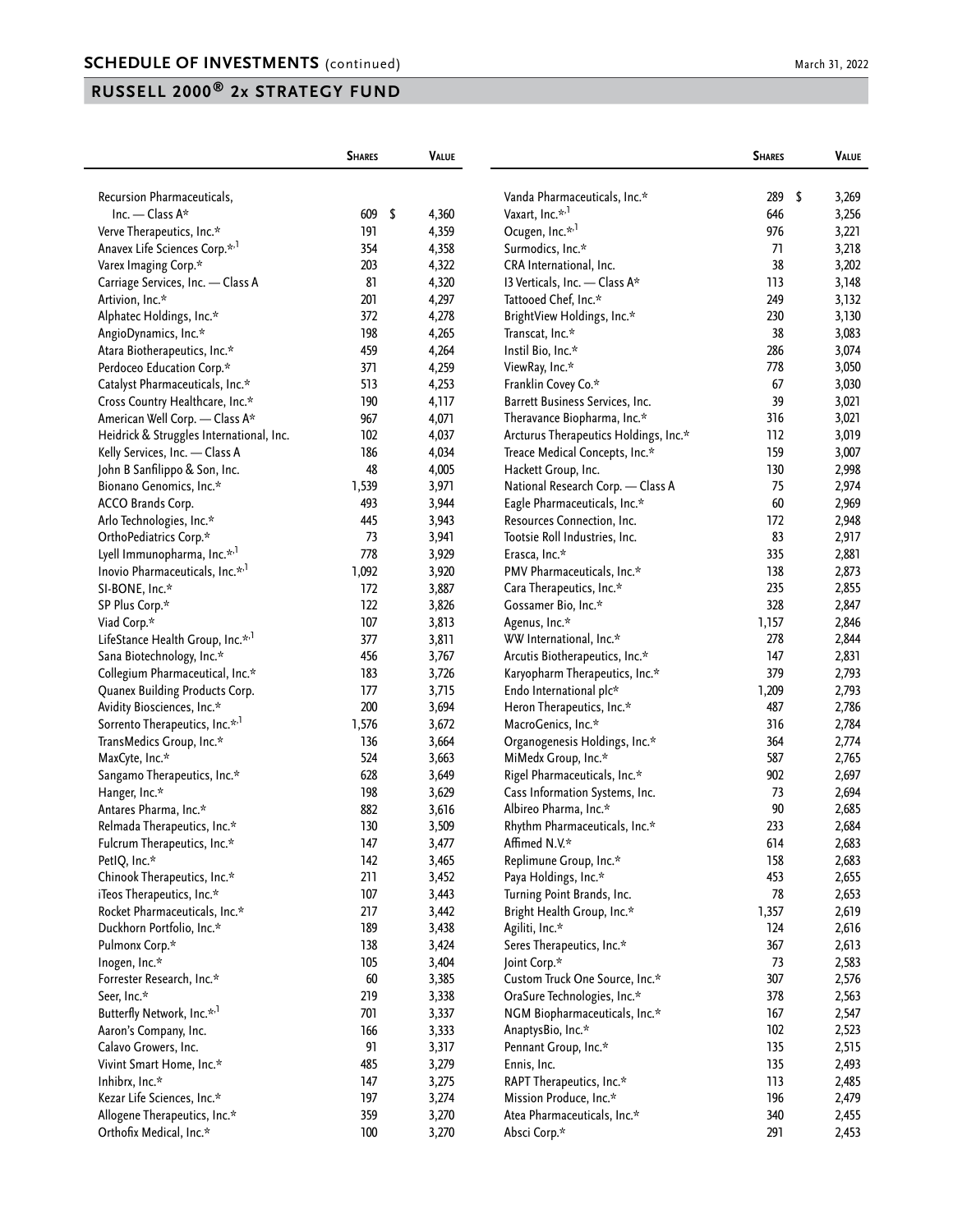|                                            | <b>SHARES</b> | <b>VALUE</b> |                                         | <b>SHARES</b> | VALUE       |
|--------------------------------------------|---------------|--------------|-----------------------------------------|---------------|-------------|
| Caribou Biosciences, Inc.*                 | 267<br>-\$    | 2,451        | Utah Medical Products, Inc.             | 19            | \$<br>1,707 |
| Adicet Bio, Inc.*                          | 118           | 2,356        | Generation Bio Co.*                     | 231           | 1,696       |
| Honest Company, Inc.*                      | 450           | 2,344        | Vapotherm, Inc.*                        | 120           | 1,668       |
| Sterling Check Corp.*                      | 88            | 2,326        | Forma Therapeutics Holdings, Inc.*      | 178           | 1,655       |
| Nurix Therapeutics, Inc.*                  | 165           | 2,312        | VBI Vaccines, Inc.* <sup>1</sup>        | 995           | 1,652       |
| Athira Pharma, Inc.*                       | 171           | 2,308        | Veru, Inc.*                             | 340           | 1,642       |
| Central Garden & Pet Co.*                  | 52            | 2,286        |                                         | 204           | 1,620       |
|                                            | 140           |              | Axogen, Inc.*                           | 130           |             |
| Design Therapeutics, Inc.*                 |               | 2,261        | Vital Farms, Inc.*                      | 57            | 1,607       |
| 4D Molecular Therapeutics, Inc.*           | 146           | 2,208        | ANI Pharmaceuticals, Inc.*              |               | 1,602       |
| Y-mAbs Therapeutics, Inc.*                 | 185           | 2,198        | Foghorn Therapeutics, Inc.*             | 105           | 1,599       |
| Amneal Pharmaceuticals, Inc.*              | 527           | 2,198        | Landec Corp.*                           | 138           | 1,598       |
| MeiraGTx Holdings plc*                     | 158           | 2,188        | Accuray, Inc.*                          | 482           | 1,595       |
| Vectrus, Inc.*                             | 61            | 2,187        | ALX Oncology Holdings, Inc.*            | 94            | 1,589       |
| Geron Corp.*                               | 1,608         | 2,187        | G1 Therapeutics, Inc.*                  | 209           | 1,588       |
| Radius Health, Inc.*                       | 247           | 2,181        | Singular Genomics Systems, Inc.*        | 247           | 1,559       |
| Inotiv, Inc.*                              | 83            | 2,173        | Personalis, Inc.*                       | 190           | 1,556       |
| Mind Medicine MindMed, Inc.* <sup>,1</sup> | 1,955         | 2,170        | Kinnate Biopharma, Inc.*                | 136           | 1,531       |
| Intercept Pharmaceuticals, Inc.*           | 133           | 2,164        | Dyne Therapeutics, Inc.*                | 158           | 1,523       |
| Phibro Animal Health Corp. - Class A       | 108           | 2,155        | Kiniksa Pharmaceuticals Ltd. - Class A* | 153           | 1,521       |
| Provention Bio, Inc.*                      | 293           | 2,145        | Mersana Therapeutics, Inc.*             | 377           | 1,504       |
| Stoke Therapeutics, Inc.*                  | 101           | 2,126        | iRadimed Corp.                          | 33            | 1,480       |
| Monte Rosa Therapeutics, Inc.*             | 151           | 2,117        | Oramed Pharmaceuticals, Inc.*           | 171           | 1,479       |
| Bioventus, Inc. - Class A*                 | 150           | 2,115        | Kronos Bio, Inc.*                       | 204           | 1,475       |
| 2seventy bio, Inc.*                        | 123           | 2,098        | Cogent Biosciences, Inc.*               | 196           | 1,468       |
| American Public Education, Inc.*           | 98            | 2,081        | Phathom Pharmaceuticals, Inc.*          | 107           | 1,456       |
| ImmunityBio, Inc.* <sup>1</sup>            | 364           | 2,042        | EyePoint Pharmaceuticals, Inc.*         | 119           | 1,446       |
| European Wax Center, Inc. - Class A*       | 69            | 2,040        | Cullinan Oncology, Inc.*                | 136           | 1,424       |
| Aerie Pharmaceuticals, Inc.*               | 224           | 2,038        | Whole Earth Brands, Inc.*               | 198           | 1,418       |
| Tactile Systems Technology, Inc.*          | 101           | 2,036        | DICE Therapeutics, Inc.*                | 74            | 1,416       |
| SeaSpine Holdings Corp.*                   | 167           | 2,031        | Adagio Therapeutics, Inc.* <sup>1</sup> | 309           | 1,409       |
| Imago Biosciences, Inc.*                   | 105           | 2,023        | Esperion Therapeutics, Inc.*            | 303           | 1,406       |
| Ocular Therapeutix, Inc.*                  | 406           | 2,010        | Eiger BioPharmaceuticals, Inc.*         | 169           | 1,403       |
| Tejon Ranch Co.*                           | 110           | 2,009        | Kodiak Sciences, Inc.*                  | 176           | 1,359       |
| Edgewise Therapeutics, Inc.*               | 204           | 1,979        | Arbutus Biopharma Corp.*                | 451           | 1,344       |
| AppHarvest, Inc.*                          | 368           | 1,978        | Nuvalent, Inc. - Class A*               | 96            | 1,333       |
| Evolus, Inc.*                              | 176           | 1,975        | Rubius Therapeutics, Inc.*              | 242           | 1,333       |
| 22nd Century Group, Inc.*                  | 850           | 1,972        | PROCEPT BioRobotics Corp.*              | 38            | 1,330       |
| Ideaya Biosciences, Inc.*                  | 173           | 1,936        | Vera Therapeutics, Inc.*                | 56            | 1,315       |
| Anika Therapeutics, Inc.*                  | 77            | 1,933        | HF Foods Group, Inc.*                   | 196           | 1,305       |
| Deciphera Pharmaceuticals, Inc.*           | 208           | 1,928        | Harvard Bioscience, Inc.*               | 207           | 1,285       |
| Scholar Rock Holding Corp.*                | 149           | 1,921        | Verastem, Inc.*                         | 910           | 1,283       |
| Akero Therapeutics, Inc.*                  | 135           | 1,916        | Altimmune, Inc.*                        | 209           | 1,273       |
| Omeros Corp.*                              | 318           | 1,911        | VistaGen Therapeutics, Inc.*            | 1,025         | 1,271       |
| Bioxcel Therapeutics, Inc.*                | 91            | 1,903        | BioLife Solutions, Inc.*                | 55            | 1,250       |
| DermTech, Inc.*,1                          | 129           | 1,894        | Alta Equipment Group, Inc.*             | 100           | 1,236       |
| Sutro Biopharma, Inc.*                     | 230           | 1,891        | Limoneira Co.                           | 84            | 1,233       |
| Willdan Group, Inc.*                       | 60            | 1,841        | ShotSpotter, Inc.*                      | 44            | 1,220       |
| Berkeley Lights, Inc.*                     | 257           | 1,827        | Cymabay Therapeutics, Inc.*             | 389           | 1,210       |
| Marinus Pharmaceuticals, Inc.*             | 195           | 1,823        | Clovis Oncology, Inc.*                  | 597           | 1,206       |
|                                            | 255           |              |                                         |               |             |
| SIGA Technologies, Inc.*                   |               | 1,808        | Jounce Therapeutics, Inc.*              | 174           | 1,181       |
| Praxis Precision Medicines, Inc.*          | 175           | 1,787        | Day One Biopharmaceuticals, Inc.*       | 119           | 1,180       |
| Tenaya Therapeutics, Inc.*                 | 150           | 1,767        | Immunovant, Inc.*                       | 213           | 1,174       |
| Chimerix, Inc.*                            | 385           | 1,763        | Acacia Research Corp.*                  | 260           | 1,173       |
| Seneca Foods Corp. - Class A*              | 34            | 1,752        | IGM Biosciences, Inc.*                  | 43            | 1,149       |
| KalVista Pharmaceuticals, Inc.*            | 118           | 1,739        | Citius Pharmaceuticals, Inc.*           | 640           | 1,146       |
| Bluebird Bio, Inc.*                        | 356           | 1,727        | Aldeyra Therapeutics, Inc.*             | 257           | 1,142       |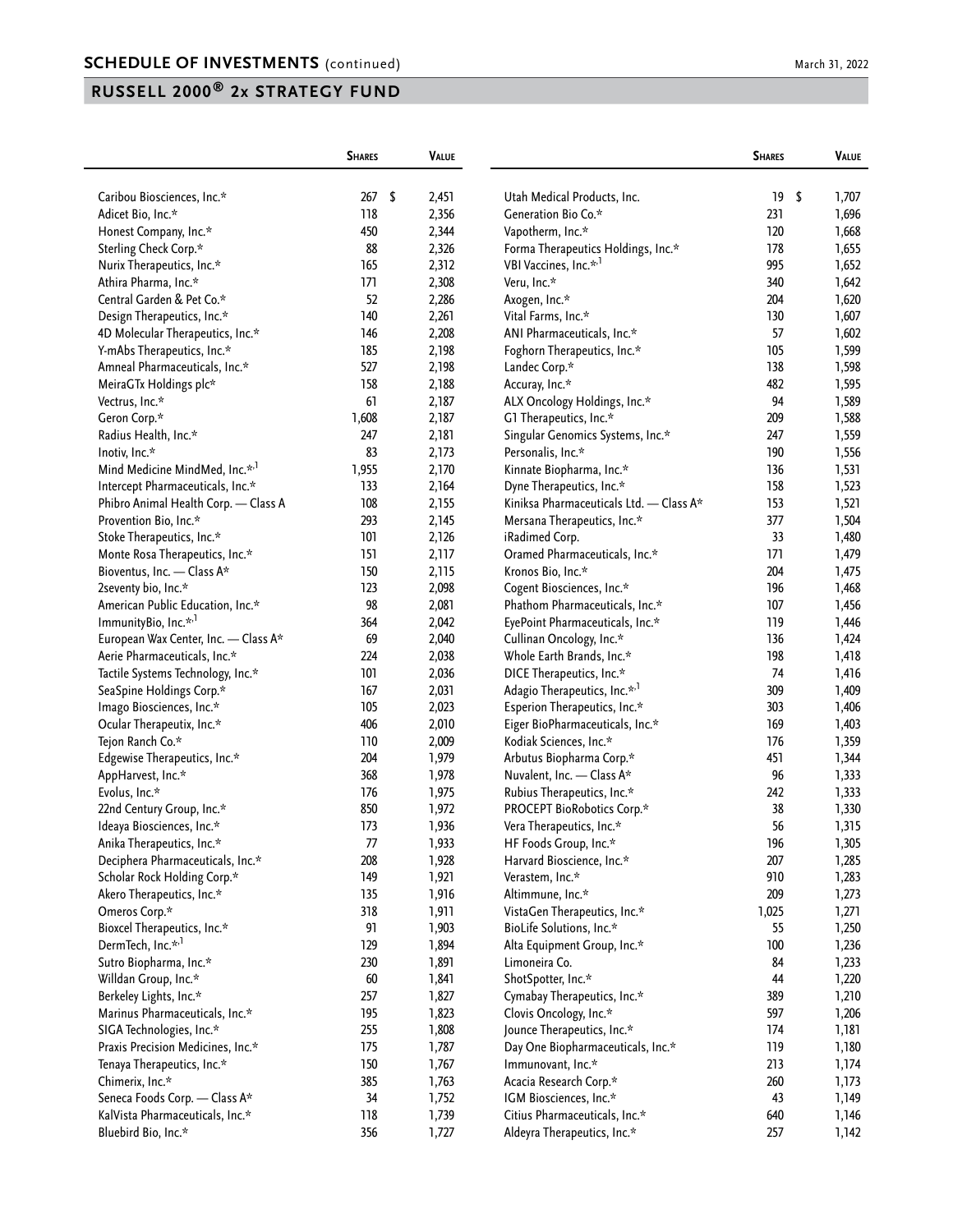|                                          | <b>SHARES</b> | VALUE |                                                       | <b>SHARES</b> | <b>VALUE</b> |
|------------------------------------------|---------------|-------|-------------------------------------------------------|---------------|--------------|
| RxSight, Inc.*                           | $92 \quad$    | 1,139 | Tarsus Pharmaceuticals, Inc.*                         | 45            | 757<br>\$    |
| Immunic, Inc.*                           | 100           | 1,130 | CEL-SCI Corp.*                                        | 191           | 751          |
| Spectrum Pharmaceuticals, Inc.*          | 860           | 1,109 | Omega Therapeutics, Inc.*                             | 117           | 730          |
| Spero Therapeutics, Inc.*                | 127           | 1,105 | Zynex, Inc. <sup>1</sup>                              | 117           | 729          |
| Village Super Market, Inc. - Class A     | 45            | 1,103 | Tyra Biosciences, Inc.*                               | 68            | 728          |
| Talaris Therapeutics, Inc.*              | 112           | 1,102 | Alaunos Therapeutics, Inc.*                           | 1,106         | 722          |
| CorMedix, Inc.*                          | 200           | 1,096 | 9 Meters Biopharma, Inc.*                             | 1,194         | 716          |
| Curis, Inc.*                             | 458           | 1,090 | Aveanna Healthcare Holdings, Inc.*                    | 208           | 709          |
| Avita Medical, Inc.*                     | 128           | 1,085 |                                                       | 217           | 692          |
|                                          |               |       | CytoSorbents Corp.*<br>Theseus Pharmaceuticals, Inc.* |               |              |
| Viking Therapeutics, Inc.*               | 361           | 1,083 |                                                       | 60            | 692          |
| Janux Therapeutics, Inc.*                | 75            | 1,075 | XBiotech, Inc.                                        | 80            | 691          |
| Allakos, Inc.*                           | 188           | 1,072 | Poseida Therapeutics, Inc.*                           | 152           | 681          |
| Apyx Medical Corp.*                      | 164           | 1,071 | Sientra, Inc.*                                        | 306           | 679          |
| CinCor Pharma, Inc.*                     | 61            | 1,070 | Athersys, Inc.*                                       | 1,116         | 676          |
| Nature's Sunshine Products, Inc.*        | 63            | 1,060 | Oyster Point Pharma, Inc.*                            | 58            | 675          |
| Precigen, Inc.*                          | 501           | 1,057 | Arcellx, Inc.*                                        | 48            | 673          |
| Allovir, Inc.*                           | 156           | 1,053 | Molecular Templates, Inc.*                            | 195           | 673          |
| ClearPoint Neuro, Inc.*                  | 101           | 1,051 | Homology Medicines, Inc.*                             | 220           | 669          |
| Aerovate Therapeutics, Inc.*             | 57            | 1,045 | Akebia Therapeutics, Inc.*                            | 921           | 661          |
| Lineage Cell Therapeutics, Inc.*         | 662           | 1,019 | Cortexyme, Inc.*                                      | 105           | 650          |
| Applied Molecular Transport, Inc.*       | 131           | 985   | Amylyx Pharmaceuticals, Inc.*                         | 50            | 642          |
| Stereotaxis, Inc.*                       | 262           | 977   | Remitly Global, Inc.*                                 | 65            | 642          |
| Natural Grocers by Vitamin Cottage, Inc. | 49            | 960   | Sesen Bio, Inc.*                                      | 1,062         | 640          |
| SOC Telemed, Inc.*                       | 320           | 957   | Aura Biosciences, Inc.*                               | 29            | 638          |
| InfuSystem Holdings, Inc.*               | 96            | 941   | Rent the Runway, Inc. - Class A*,1                    | 90            | 620          |
| Gritstone bio, Inc.* <sup>,1</sup>       | 227           | 935   | Innovage Holding Corp.* <sup>,1</sup>                 | 96            | 616          |
| Viemed Healthcare, Inc.*                 | 186           | 926   | Werewolf Therapeutics, Inc.*                          | 139           | 612          |
| Udemy, Inc.*                             | 74            | 922   | ChromaDex Corp.*                                      | 247           | 608          |
| CytomX Therapeutics, Inc.*               | 342           | 913   | Passage Bio, Inc.*                                    | 196           | 608          |
| Viracta Therapeutics, Inc.*              | 190           | 904   | Vor BioPharma, Inc.*                                  | 100           | 604          |
| UroGen Pharma Ltd.*                      | 103           | 897   | Adverum Biotechnologies, Inc.*                        | 458           | 600          |
| XOMA Corp.*                              | 32            | 895   | Selecta Biosciences, Inc.*                            | 487           | 599          |
| lcosavax, Inc.*                          | 127           | 894   | Akouos, Inc.*                                         | 126           | 598          |
| Outlook Therapeutics, Inc.*              | 501           | 892   | Shattuck Labs, Inc.*                                  | 140           | 596          |
| Ikena Oncology, Inc.*                    | 146           | 891   | Epizyme, Inc.*                                        | 514           | 591          |
| Pliant Therapeutics, Inc.*               | 127           | 890   | Acumen Pharmaceuticals, Inc.*                         | 148           | 579          |
| ORIC Pharmaceuticals, Inc.*              | 166           | 886   | SQZ Biotechnologies Co.*                              | 120           | 577          |
| Nkarta, Inc.*                            | 75            | 853   | Tonix Pharmaceuticals Holding Corp.*                  | 2,491         | 573          |
| Century Therapeutics, Inc.*              | 67            | 844   | Olema Pharmaceuticals, Inc.*                          | 134           | 571          |
| Eargo, Inc.*                             | 158           | 836   | Verrica Pharmaceuticals, Inc.*                        | 69            | 560          |
| Precision BioSciences, Inc.*             | 266           | 819   | AquaBounty Technologies, Inc.*                        | 295           | 552          |
| Nathan's Famous, Inc.                    | 15            | 813   | Surface Oncology, Inc.*                               | 187           | 550          |
| Paragon 28, Inc.*                        | 48            | 804   | Alpine Immune Sciences, Inc.*                         | 61            | 547          |
| Durect Corp.*                            | 1,194         | 800   | Evelo Biosciences, Inc.*                              | 161           | 546          |
| Cue Biopharma, Inc.*                     | 163           | 795   | Fortress Biotech, Inc.*                               | 401           | 545          |
| Graphite Bio, Inc.*                      | 155           | 790   | Ardelyx, Inc.*                                        | 509           | 545          |
| KemPharm, Inc.*                          | 156           | 785   | Vita Coco Company, Inc.* <sup>1</sup>                 | 59            | 529          |
| TherapeuticsMD, Inc.*                    | 2,058         | 782   | Infinity Pharmaceuticals, Inc.*                       | 462           | 527          |
| Taysha Gene Therapies, Inc.*             | 119           | 776   | Codiak Biosciences, Inc.*                             | 83            | 520          |
| Asensus Surgical, Inc.*                  | 1,236         | 775   | HireQuest, Inc.                                       | 27            | 516          |
| Atossa Therapeutics, Inc.*               | 619           | 774   | Biomea Fusion, Inc.*                                  | 114           | 508          |
| Humanigen, Inc.*                         | 257           | 774   | PAVmed, Inc.*                                         | 384           | 507          |
| Lexicon Pharmaceuticals, Inc.*           | 369           | 771   | Cue Health, Inc.* <sup>,1</sup>                       | 78            | 503          |
|                                          | $70\,$        | 769   | Quotient Ltd.*                                        | 417           |              |
| Akoya Biosciences, Inc.*                 |               |       |                                                       | 201           | 500          |
| Paratek Pharmaceuticals, Inc.*           | 259           | 769   | Cardiff Oncology, Inc.*                               |               | 498          |
| Ventyx Biosciences, Inc.*                | 56            | 760   | Alpha Teknova, Inc.*                                  | 36            | 497          |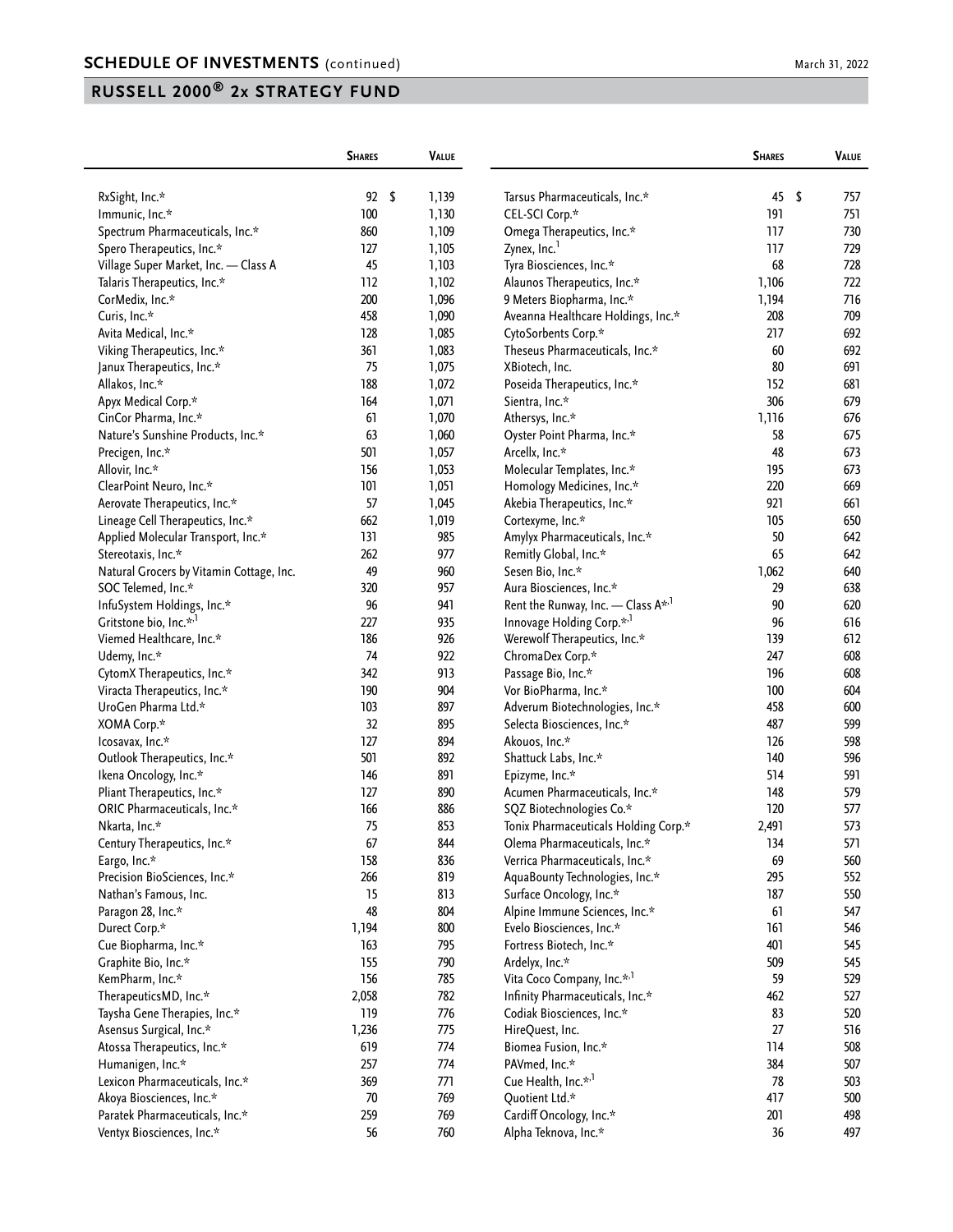|                                         | <b>SHARES</b> |     | <b>VALUE</b> |                                      | <b>SHARES</b> | VALUE     |
|-----------------------------------------|---------------|-----|--------------|--------------------------------------|---------------|-----------|
| Harpoon Therapeutics, Inc.*             | 100           | -\$ | 497          | CVRx, Inc.*                          | 46            | \$<br>276 |
| Puma Biotechnology, Inc.*               | 171           |     | 492          | GT Biopharma, Inc.*                  | 93            | 268       |
| Aeglea BioTherapeutics, Inc.*           | 213           |     | 490          | Avrobio, Inc.*                       | 200           | 264       |
| iBio, Inc.*                             | 1,140         |     | 488          | Beyondspring, Inc.*                  | 119           | 262       |
| Ampio Pharmaceuticals, Inc.*            | 1,029         |     | 484          | Sensei Biotherapeutics, Inc.*        | 110           | 254       |
| Entrada Therapeutics, Inc.*             | 51            |     | 479          | Invacare Corp.*                      | 179           | 252       |
| Celcuity, Inc.*                         | 51            |     | 477          | Zevia PBC - Class A*                 | 55            | 251       |
| Trevena, Inc.*                          | 864           |     | 475          | Accelerate Diagnostics, Inc.*        | 173           | 249       |
| Oncocyte Corp.*                         | 317           |     | 472          | Cadiz, Inc.*                         | 119           | 246       |
| WaVe Life Sciences Ltd.*                | 233           |     | 466          | Angion Biomedica Corp.*              | 115           | 244       |
| AirSculpt Technologies, Inc.*           | 34            |     | 465          | Aligos Therapeutics, Inc.*           | 112           | 241       |
| Magenta Therapeutics, Inc.*             | 159           |     | 461          | Avalo Therapeutics, Inc.*            | 329           | 238       |
| Annexon, Inc.*                          | 164           |     | 448          | Codex DNA, Inc.*                     | 44            | 236       |
| TCR2 Therapeutics, Inc.*                | 161           |     | 444          | Hookipa Pharma, Inc.* <sup>,1</sup>  | 101           | 230       |
| StoneMor, Inc.*                         | 170           |     | 444          | Pyxis Oncology, Inc.*                | 56            | 226       |
| Exagen, Inc.*                           | 55            |     | 442          | Thorne HealthTech, Inc.*             | 35            | 223       |
| Atreca, Inc. - Class A*                 | 138           |     | 437          | Terns Pharmaceuticals, Inc.*         | 73            | 217       |
| Retractable Technologies, Inc.*         | 92            |     | 437          | Finch Therapeutics Group, Inc.*      | 40            | 201       |
| Seelos Therapeutics, Inc.*              | 519           |     | 435          | Applied Therapeutics, Inc.*          | 94            | 198       |
| Greenwich Lifesciences, Inc.*           | 22            |     | 432          | 89bio, Inc.*                         | 52            | 196       |
| Emerald Holding, Inc.*                  | 126           |     | 428          | Oncorus, Inc.*                       | 109           | 194       |
| Clene, Inc.*                            | 108           |     | 426          | Impel Neuropharma, Inc.*             | 30            | 191       |
| Rain Therapeutics, Inc.*                | 83            |     | 421          | Cyteir Therapeutics, Inc.*           | 48            | 181       |
| Mirum Pharmaceuticals, Inc.*            | 19            |     | 418          | Portage Biotech, Inc.*               | 26            | 171       |
| NewAge, Inc.*                           | 711           |     | 413          | Kaleido Biosciences, Inc.*           | 102           | 168       |
| BioAtla, Inc.*                          | 82            |     | 410          | Gemini Therapeutics, Inc.*           | 116           | 161       |
| Neuronetics, Inc.*                      | 135           |     | 409          | IsoPlexis Corp.*                     | 44            | 151       |
| Aspira Women's Health, Inc.*            | 385           |     | 400          | Acutus Medical, Inc.*                | 101           | 140       |
| Mustang Bio, Inc.*                      | 390           |     | 394          | Reneo Pharmaceuticals, Inc.*         | 46            | 135       |
| Prelude Therapeutics, Inc.*             | 57            |     | 393          | Laird Superfood, Inc.*               | 33            | 119       |
| NexImmune, Inc.*                        | 93            |     | 392          | Biodesix, Inc.*                      | 70            | 118       |
| Silverback Therapeutics, Inc.*          | 108           |     | 379          | Ontrak, Inc.*                        | 52            | 118       |
| Athenex, Inc.*                          | 457           |     | 379          | Sigilon Therapeutics, Inc.*          | 80            | 118       |
| Solid Biosciences, Inc.*                | 314           |     | 377          | Talis Biomedical Corp.*              | 78            | 110       |
| MEI Pharma, Inc.*                       | 610           |     | 368          | Sera Prognostics, Inc. - Class A*    | 26            | 99        |
| Syros Pharmaceuticals, Inc.*            | 304           |     | 362          | Spruce Biosciences, Inc.*            | 46            | 92        |
| Frequency Therapeutics, Inc.*           | 170           |     | 360          | Lucid Diagnostics, Inc.*             | 26            | 87        |
| Pulse Biosciences, Inc.*                | 74            |     | 360          | Forte Biosciences, Inc.*             | 59            | 86        |
| Kala Pharmaceuticals, Inc.*             | 257           |     | 355          | Greenlane Holdings, Inc. - Class A*  | 93            | 52        |
| Neoleukin Therapeutics, Inc.*           | 186           |     | 350          | Landos Biopharma, Inc.*              | 25            | 37        |
| Vincerx Pharma, Inc.*                   | 86            |     | 344          | MiNK Therapeutics, Inc.*             | 11            | 25        |
| Summit Therapeutics, Inc.*              | 139           |     | 341          |                                      |               |           |
| Eliem Therapeutics, Inc.*               | 40            |     | 336          | <b>Total Consumer, Non-cyclical</b>  |               | 3,371,134 |
| Black Diamond Therapeutics, Inc.*       | 120           |     | 332          | <b>INDUSTRIAL - 4.9%</b>             |               |           |
| Bolt Biotherapeutics, Inc.*             | 121           |     | 332          | Tetra Tech, Inc.                     | 283           | 46,678    |
| Priority Technology Holdings, Inc.*     | 57            |     | 328          | II-VI, Inc.*                         | 555           | 40,232    |
|                                         | 233           |     | 324          | Saia, Inc.*                          | 139           | 33,891    |
| Oncternal Therapeutics, Inc.*           |               |     |              | Chart Industries, Inc.* <sup>1</sup> | 193           | 33,152    |
| Brooklyn ImmunoTherapeutics, Inc.*      | 157<br>47     |     | 322<br>319   | <b>EMCOR Group, Inc.</b>             | 279           | 31,424    |
| Rapid Micro Biosystems, Inc. - Class A* |               |     |              | Exponent, Inc.                       | 273           | 29,498    |
| NeuroPace, Inc.*                        | 38            |     | 312          | Evoqua Water Technologies Corp.*     | 608           | 28,564    |
| Inozyme Pharma, Inc.*                   | 76            |     | 311          | RBC Bearings, Inc.*                  | 147           | 28,500    |
| Immuneering Corp. - Class A*            | 48            |     | 311          | Matson, Inc.                         | 220           | 26,536    |
| Team, Inc.*                             | 140           |     | 309          | Novanta, Inc.*                       | 186           | 26,466    |
| Revlon, Inc. - Class A*                 | 38            |     | 307          | Simpson Manufacturing Company, Inc.  | 230           | 25,079    |
| Rallybio Corp.*                         | 41            |     | 286          |                                      | 318           |           |
| Xilio Therapeutics, Inc.*               | 40            |     | 283          | UFP Industries, Inc.                 |               | 24,537    |
|                                         |               |     |              | Atkore, Inc.*                        | 235           | 23,133    |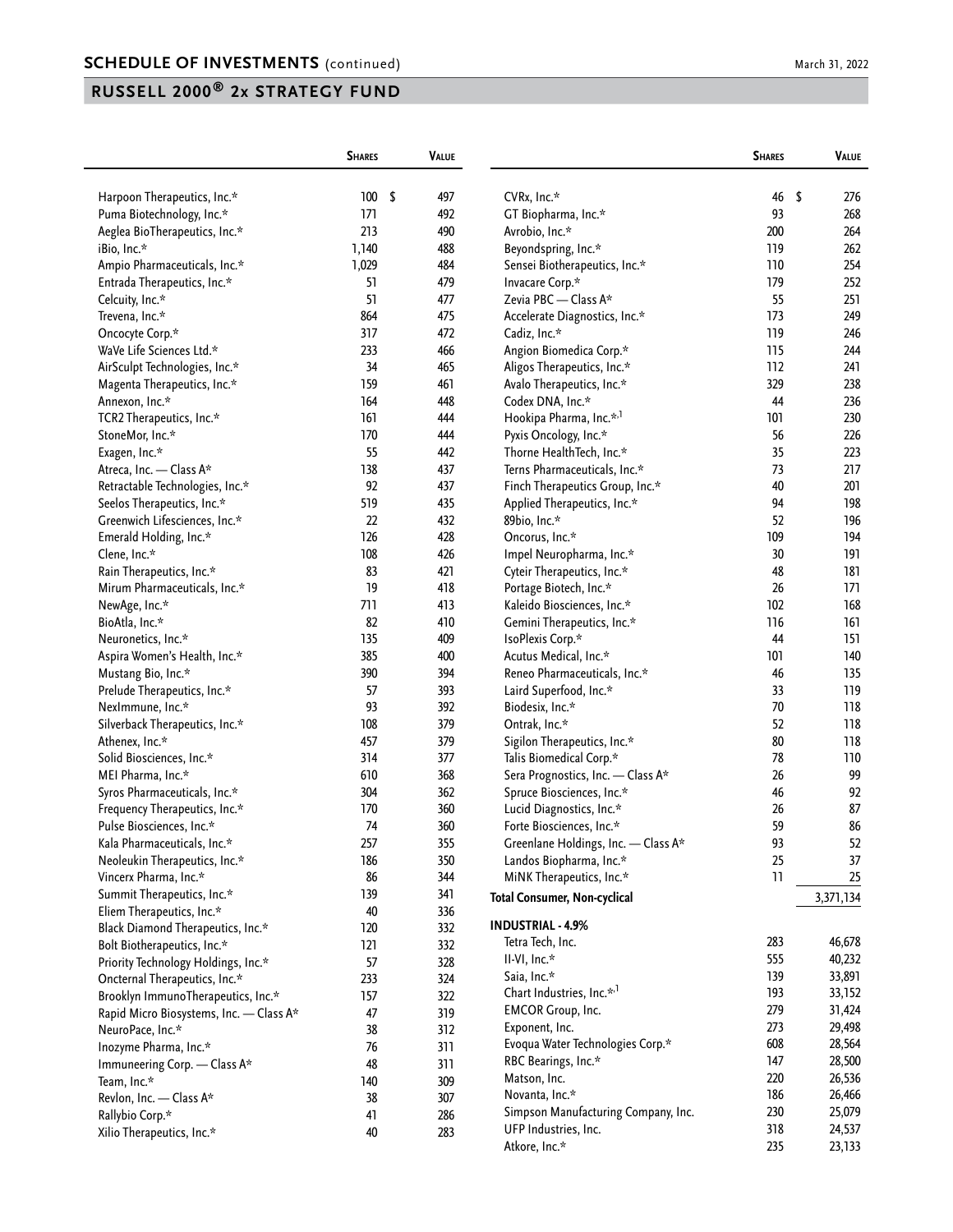|                                                 | <b>SHARES</b> | <b>VALUE</b>     |                                               | <b>SHARES</b> | <b>VALUE</b>     |
|-------------------------------------------------|---------------|------------------|-----------------------------------------------|---------------|------------------|
|                                                 |               | \$               |                                               | 477 \$        |                  |
| <b>GATX Corp.</b><br>Zurn Water Solutions Corp. | 186<br>642    | 22,939<br>22,727 | Knowles Corp.*<br>GrafTech International Ltd. | 1,061         | 10,270<br>10,207 |
|                                                 |               |                  |                                               |               |                  |
| Casella Waste Systems, Inc. - Class A*          | 259           | 22,701           | Barnes Group, Inc.                            | 249           | 10,007           |
| Fluor Corp.*                                    | 750           | 21,517           | JELD-WEN Holding, Inc.*                       | 483           | 9,795            |
| Applied Industrial Technologies, Inc.           | 202           | 20,737           | ESCO Technologies, Inc.                       | 134           | 9,369            |
| Fabrinet*                                       | 195           | 20,500           | NV5 Global, Inc.*                             | 70            | 9,331            |
| Watts Water Technologies, Inc. - Class A        | 146           | 20,380           | CSW Industrials, Inc.                         | 79            | 9,290            |
| Franklin Electric Company, Inc.                 | 244           | 20,262           | Materion Corp.                                | 107           | 9,174            |
| John Bean Technologies Corp.                    | 166           | 19,666           | Worthington Industries, Inc.                  | 175           | 8,997            |
| Summit Materials, Inc. - Class A*               | 626           | 19,444           | Lindsay Corp.                                 | 57            | 8,950            |
| SPX FLOW, Inc.                                  | 220           | 18,968           | Greif, Inc. - Class A                         | 136           | 8,848            |
| Bloom Energy Corp. - Class A*                   | 752           | 18,161           | AAR Corp.*                                    | 179           | 8,669            |
| Advanced Energy Industries, Inc.                | 199           | 17,130           | Greenbrier Companies, Inc.                    | 168           | 8,654            |
| Hillenbrand, Inc.                               | 385           | 17,005           | Triumph Group, Inc.*                          | 337           | 8,519            |
| Comfort Systems USA, Inc.                       | 188           | 16,734           | TTM Technologies, Inc.*                       | 553           | 8,196            |
| Cactus, Inc. - Class A                          | 293           | 16,625           | MYR Group, Inc.*                              | 87            | 8,181            |
| Welbilt, Inc.*                                  | 691           | 16,411           | US Ecology, Inc.*                             | 166           | 7,948            |
| <b>EnerSys</b>                                  | 217           | 16,182           | Granite Construction, Inc.                    | 242           | 7,938            |
| Mueller Industries, Inc.                        | 296           | 16,034           | Vicor Corp.*                                  | 111           | 7,831            |
| Aerojet Rocketdyne Holdings, Inc.*              | 395           | 15,543           | OSI Systems, Inc.*                            | 91            | 7,746            |
| Badger Meter, Inc.                              | 155           | 15,455           | Proto Labs, Inc.*                             | 146           | 7,723            |
| Dycom Industries, Inc.*                         | 156           | 14,860           | Tennant Co.                                   | 97            | 7,644            |
| Arcosa, Inc.                                    | 256           | 14,656           | Alamo Group, Inc.                             | 53            | 7,621            |
| Boise Cascade Co.                               | 208           | 14,450           | CryoPort, Inc.*                               | 214           | 7,471            |
| Trinity Industries, Inc.                        | 409           | 14,053           | Gibraltar Industries, Inc.*                   | 173           | 7,430            |
| Forward Air Corp.                               | 142           | 13,885           | TriMas Corp.                                  | 228           | 7,316            |
| Vishay Intertechnology, Inc.                    | 705           | 13,818           | Montrose Environmental Group, Inc.*           | 138           | 7,304            |
| Albany International Corp. - Class A            | 163           | 13,744           | Cornerstone Building Brands, Inc.*            | 289           | 7,028            |
| Helios Technologies, Inc.                       | 171           | 13,723           | Enerpac Tool Group Corp.                      | 319           | 6,983            |
| Hub Group, Inc. - Class A*                      | 176           | 13,589           | Primoris Services Corp.                       | 282           | 6,717            |
| Sanmina Corp.*                                  | 334           | 13,500           | SFL Corporation Ltd.                          | 654           | 6,658            |
| Moog, Inc. - Class A                            | 153           | 13,433           | Mesa Laboratories, Inc.                       | 26            | 6,627            |
| Werner Enterprises, Inc.                        | 325           | 13,325           | AZZ, Inc.                                     | 133           | 6,416            |
| Altra Industrial Motion Corp.                   | 342           | 13,314           | Apogee Enterprises, Inc.                      | 135           | 6,407            |
| Golar LNG Ltd.*                                 | 535           | 13,257           | Kaman Corp.                                   | 146           | 6,348            |
| Kratos Defense & Security Solutions, Inc.*      | 647           | 13,251           | Sturm Ruger & Company, Inc.                   | 91            | 6,335            |
| Atlas Air Worldwide Holdings, Inc.*             | 152           | 13,128           | Standex International Corp.                   | 63            | 6,295            |
| Belden, Inc.                                    | 233           | 12,908           | Columbus McKinnon Corp.                       | 148           | 6,275            |
| Terex Corp.                                     | 361           | 12,873           | CTS Corp.                                     | 168           | 5,937            |
| Kennametal, Inc.                                | 441           | 12,617           | GoPro, Inc. - Class A*                        | 680           | 5,800            |
| Itron, Inc.*                                    | 239           | 12,591           | Frontline Ltd.*                               | 645           |                  |
|                                                 | 220           | 12,261           |                                               | 313           | 5,676            |
| AAON, Inc.                                      |               |                  | Marten Transport Ltd.                         |               | 5,559            |
| Plexus Corp.*                                   | 148           | 12,108           | Scorpio Tankers, Inc. <sup>1</sup>            | 257           | 5,495            |
| Encore Wire Corp.                               | 104           | 11,864           | Construction Partners, Inc. - Class A*        | 209           | 5,472            |
| Kadant, Inc.                                    | 61            | 11,846           | PGT Innovations, Inc.*                        | 304           | 5,466            |
| Brady Corp. - Class A                           | 249           | 11,521           | Griffon Corp.                                 | 271           | 5,428            |
| SPX Corp.*                                      | 232           | 11,463           | Ichor Holdings Ltd.*                          | 149           | 5,307            |
| Masonite International Corp.*                   | 126           | 11,206           | Matthews International Corp. - Class A        | 164           | 5,307            |
| O-I Glass, Inc.*                                | 850           | 11,203           | TimkenSteel Corp.*                            | 242           | 5,295            |
| AeroVironment, Inc.*                            | 119           | 11,203           | Astec Industries, Inc.                        | 120           | 5,160            |
| Energizer Holdings, Inc.                        | 358           | 11,012           | Blink Charging Co.* <sup>,1</sup>             | 194           | 5,133            |
| Mueller Water Products, Inc. - Class A          | 843           | 10,891           | Harsco Corp.*                                 | 414           | 5,068            |
| ArcBest Corp.                                   | 134           | 10,787           | FARO Technologies, Inc.*                      | 96            | 4,984            |
| EnPro Industries, Inc.                          | 110           | 10,750           | Great Lakes Dredge & Dock Corp.*              | 342           | 4,798            |
| Federal Signal Corp.                            | 318           | 10,733           | Xometry, Inc. - Class A*                      | 129           | 4,741            |
| Air Transport Services Group, Inc.*             | 312           | 10,436           | Costamare, Inc.                               | 278           | 4,740            |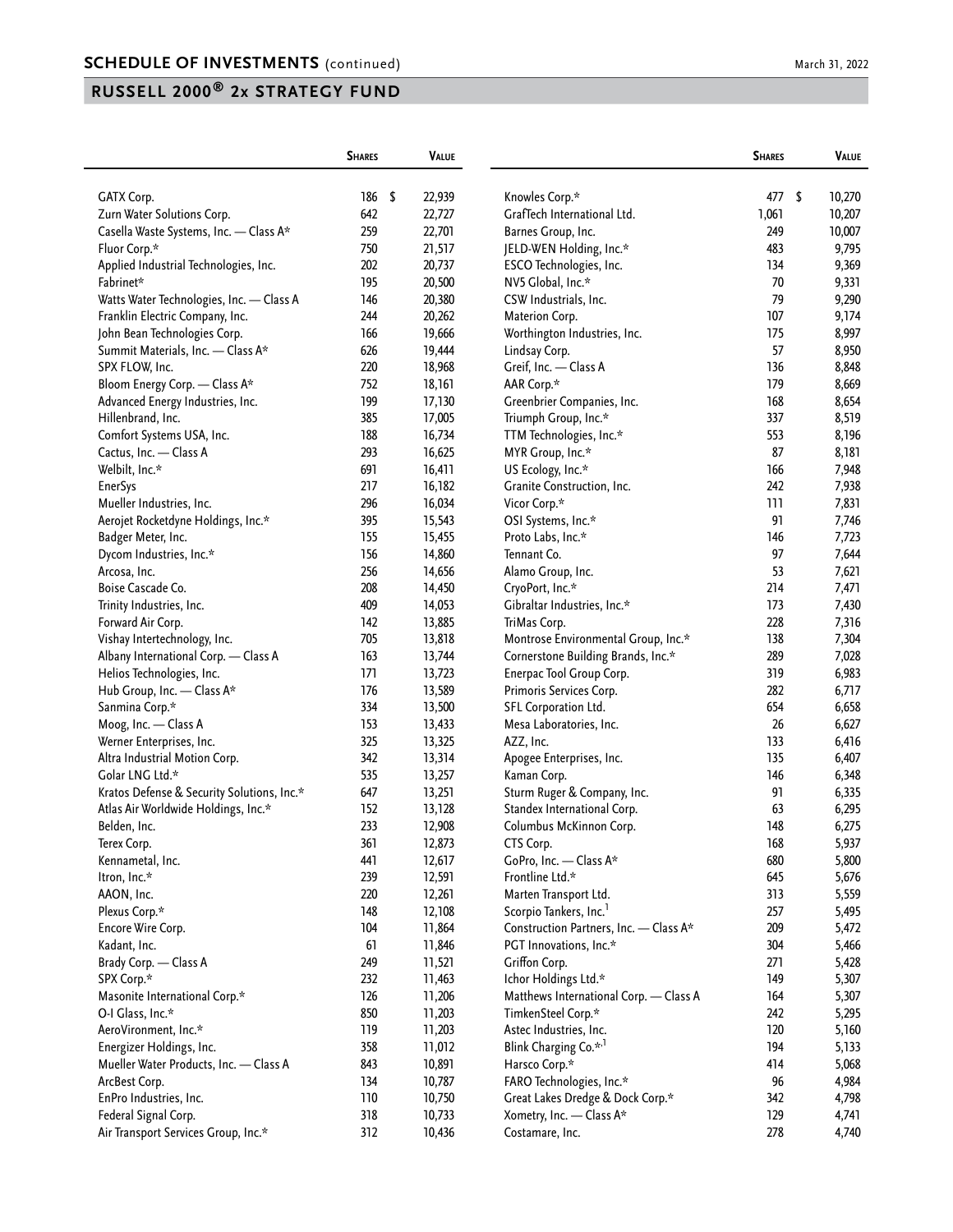|                                            | <b>SHARES</b>     | <b>VALUE</b> |                                          | <b>SHARES</b> | <b>VALUE</b> |
|--------------------------------------------|-------------------|--------------|------------------------------------------|---------------|--------------|
| Benchmark Electronics, Inc.                | $\sqrt{2}$<br>186 | 4,657        | Teekay Tankers Ltd. - Class A*           | 126           | -\$<br>1,744 |
| Energy Recovery, Inc.*                     | 221               | 4,451        | Centrus Energy Corp. - Class A*          | 51            | 1,719        |
| DHT Holdings, Inc.                         | 760               | 4,408        | Astronics Corp.*                         | 132           | 1,707        |
| International Seaways, Inc.                | 242               | 4,366        | Turtle Beach Corp.*                      | 80            | 1,703        |
| Gorman-Rupp Co.                            | 120               | 4,306        | Tredegar Corp.                           | 138           | 1,655        |
| American Woodmark Corp.*                   | 87                | 4,259        | Safe Bulkers, Inc.                       | 335           | 1,595        |
| Myers Industries, Inc.                     | 190               | 4,104        | Eastman Kodak Co.*                       | 236           | 1,546        |
| MicroVision, Inc.*                         | 869               | 4,058        | Fluidigm Corp.*                          | 402           | 1,443        |
| Ranpak Holdings Corp.*                     | 198               | 4,045        | NVE Corp.                                | 26            | 1,416        |
| Genco Shipping & Trading Ltd.              | 169               | 3,992        | Covenant Logistics Group, Inc. - Class A | 64            | 1,378        |
| nLight, Inc.*                              | 230               | 3,988        | Park Aerospace Corp.                     | 104           | 1,357        |
| Sterling Construction Company, Inc.*       | 147               | 3,940        | Sight Sciences, Inc.*                    | 117           | 1,353        |
| Smith & Wesson Brands, Inc.                | 252               | 3,813        | Radiant Logistics, Inc.*                 | 208           | 1,325        |
| Insteel Industries, Inc.                   | 98                | 3,625        | PAM Transportation Services, Inc.*       | 38            | 1,320        |
| Heartland Express, Inc.                    | 249               | 3,503        | AerSale Corp.*                           | 83            | 1,305        |
| Chase Corp.                                | 39                | 3,389        | Northwest Pipe Co.*                      | 51            | 1,298        |
| Argan, Inc.                                | 79                | 3,207        | Luna Innovations, Inc.*                  | 163           | 1,257        |
| Eagle Bulk Shipping, Inc.                  | 47                | 3,201        | Caesarstone Ltd.                         | 119           | 1,252        |
| Hydrofarm Holdings Group, Inc.*            | 207               | 3,136        | Pure Cycle Corp.*                        | 102           | 1,226        |
| Napco Security Technologies, Inc.*         | 152               | 3,119        | Teekay Corp.*                            | 367           | 1,163        |
| Ryerson Holding Corp.                      | 87                | 3,047        | American Superconductor Corp.*           | 146           | 1,111        |
| Ducommun, Inc.*                            | 58                | 3,039        | Kopin Corp.*                             | 409           | 1,035        |
| Latham Group, Inc.*                        | 224               | 2,966        | Lawson Products, Inc.*                   | 26            | 1,002        |
| Haynes International, Inc.                 | 68                | 2,897        | American Outdoor Brands, Inc.*           | 75            | 985          |
| Stoneridge, Inc.*                          | 137               | 2,844        | View, Inc.*                              | 514           | 946          |
| Thermon Group Holdings, Inc.*              | 174               | 2,819        | Atlas Technical Consultants, Inc.*       | 78            | 939          |
| Manitowoc Company, Inc.*                   | 181               | 2,729        | Powell Industries, Inc.                  | 48            | 932          |
| CIRCOR International, Inc.*                | 98                | 2,609        | <b>INNOVATE Corp.*</b>                   | 249           | 919          |
| Kimball Electronics, Inc.*                 | 127               | 2,539        | Concrete Pumping Holdings, Inc.*         | 136           | 911          |
| DXP Enterprises, Inc.*                     | 92                | 2,492        | CECO Environmental Corp.*                | 165           | 906          |
| Luxfer Holdings plc                        | 146               | 2,453        | Universal Logistics Holdings, Inc.       | 41            | 826          |
| Heritage-Crystal Clean, Inc.*              | 82                | 2,428        | Cadre Holdings, Inc.                     | 33            | 810          |
| PureCycle Technologies, Inc.*              | 300               | 2,400        | Byrna Technologies, Inc.*                | 98            | 801          |
| Babcock & Wilcox Enterprises, Inc.*        | 292               | 2,383        | Mistras Group, Inc.*                     | 106           | 701          |
| UFP Technologies, Inc.*                    | 36                | 2,382        | Iteris, Inc.*                            | 224           | 667          |
| Modine Manufacturing Co.*                  | 264               | 2,379        | NN, Inc.*                                | 226           | 651          |
| Dorian LPG Ltd.                            | 164               | 2,376        | Park-Ohio Holdings Corp.                 | 45            | 633          |
| Tutor Perini Corp.*                        | 217               | 2,344        | Sharps Compliance Corp.*                 | 97            | 572          |
| Pactiv Evergreen, Inc.                     | 227               | 2,284        | US Xpress Enterprises, Inc. - Class A*   | 142           | 551          |
| AMMO, Inc.* <sup>1</sup>                   | 465               | 2,232        | Willis Lease Finance Corp.*              | 16            | 515          |
| Comtech Telecommunications Corp.           | 137               | 2,150        | Karat Packaging, Inc.*                   | 25            | 496          |
| Daseke, Inc.*                              | 212               | 2,135        | Mayville Engineering Company, Inc.*      | 48            | 450          |
| Vishay Precision Group, Inc.*              | 66                | 2,122        | AgEagle Aerial Systems, Inc.*            | 366           | 435          |
| Omega Flex, Inc.                           | 16                | 2,078        | NL Industries, Inc.                      | 45            | 324          |
| National Presto Industries, Inc.           | 27                | 2,078        |                                          |               |              |
| 908 Devices, Inc.*                         | 105               | 1,996        | <b>Total Industrial</b>                  |               | 1,838,081    |
| Greif, Inc. - Class B                      | 31                | 1,977        | <b>CONSUMER, CYCLICAL - 4.8%</b>         |               |              |
| Nordic American Tankers Ltd.               | 887               | 1,889        | AMC Entertainment Holdings,              |               |              |
| Olympic Steel, Inc.                        | 49                | 1,884        | Inc. — Class $A^{\star,1}$               | 2,707         | 66,701       |
| Allied Motion Technologies, Inc.           | 63                | 1,880        | BJ's Wholesale Club Holdings, Inc.*      | 719           | 48,612       |
| Yellow Corp.*                              | 265               | 1,858        | Macy's, Inc.                             | 1,582         | 38,538       |
|                                            | 114               |              | Texas Roadhouse, Inc. - Class A          | 368           | 30,813       |
| Identiv, Inc.*                             |                   | 1,843        | WESCO International, Inc.*               | 234           | 30,453       |
| IES Holdings, Inc.*                        | 45                | 1,809        | Scientific Games Corp. - Class A*        | 504           | 29,610       |
| Meta Materials, Inc.* <sup>1</sup>         | 1,076             | 1,797        | Murphy USA, Inc.                         | 122           | 24,395       |
| Hyster-Yale Materials Handling, Inc.       | 54                | 1,793        | Hilton Grand Vacations, Inc.*            | 452           | 23,508       |
| Akoustis Technologies, Inc.* <sup>,1</sup> | 269               | 1,749        | Crocs, Inc.*                             | 307           | 23,455       |
|                                            |                   |              |                                          |               |              |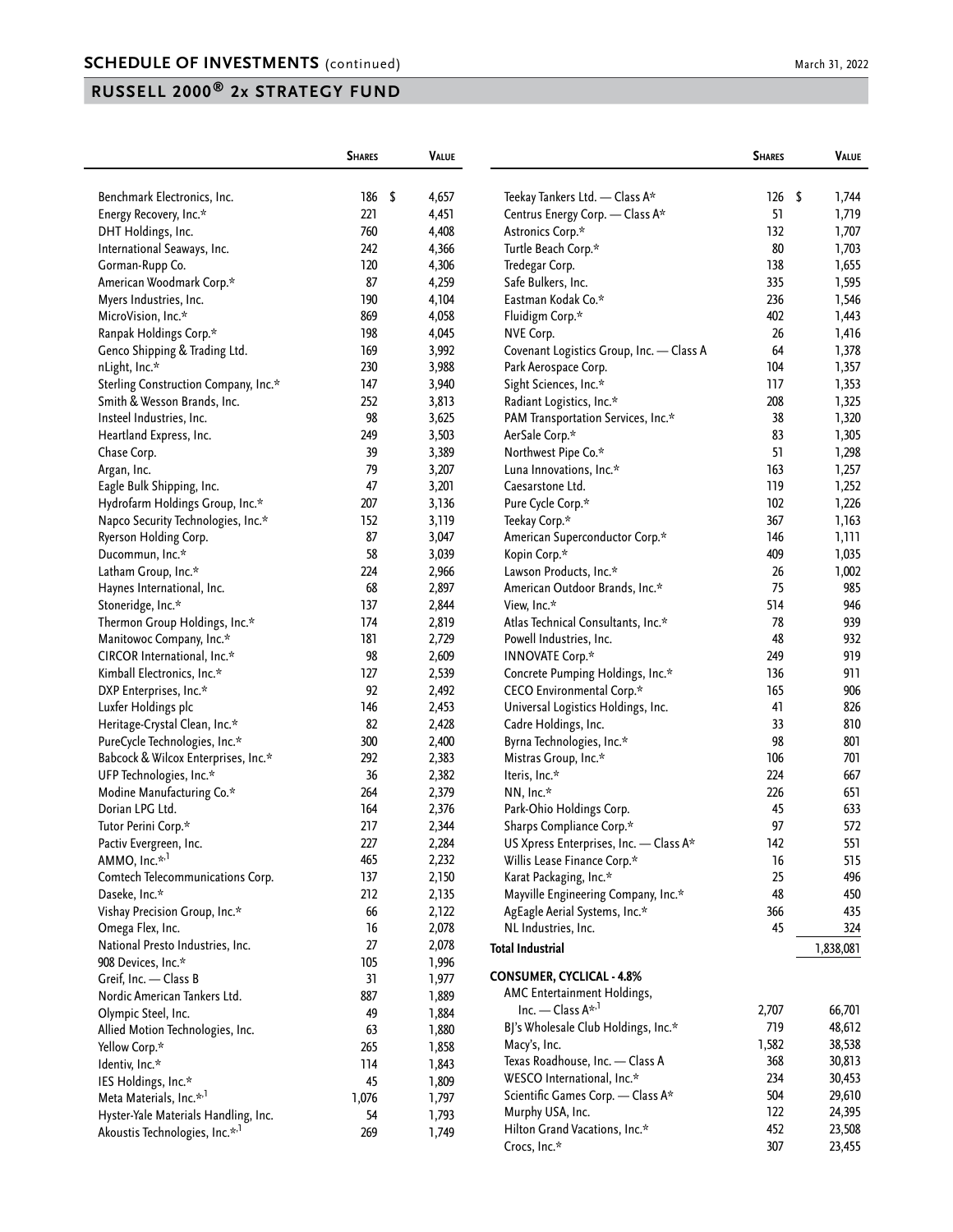|                                              | <b>SHARES</b> | VALUE        |                                                            | <b>SHARES</b> | VALUE          |
|----------------------------------------------|---------------|--------------|------------------------------------------------------------|---------------|----------------|
|                                              | 481           | \$<br>23,088 |                                                            | 126           | \$<br>10,646   |
| Avient Corp.<br>Fox Factory Holding Corp.*   | 222           | 21,745       | Installed Building Products, Inc.<br>Jack in the Box, Inc. | 111           | 10,368         |
| Goodyear Tire & Rubber Co.*                  | 1,460         | 20,863       | Bloomin' Brands, Inc.                                      | 468           | 10,268         |
| Adient plc*                                  | 501           | 20,426       | PriceSmart, Inc.                                           | 129           | 10,174         |
| Signet Jewelers Ltd.                         | 279           | 20,283       | Veritiv Corp.*                                             | 75            | 10,019         |
| SeaWorld Entertainment, Inc.*                | 264           | 19,652       | Cinemark Holdings, Inc.*                                   | 570           | 9,850          |
| Asbury Automotive Group, Inc.*               | 121           | 19,384       | Wolverine World Wide, Inc.                                 | 430           | 9,701          |
| Sonos, Inc.*                                 | 673           | 18,992       | Cheesecake Factory, Inc.*                                  | 243           | 9,669          |
| National Vision Holdings, Inc.*              | 435           | 18,953       | Everi Holdings, Inc.*                                      | 451           | 9,471          |
| Papa John's International, Inc.              | 175           | 18,424       |                                                            |               |                |
|                                              |               |              | Lions Gate Entertainment                                   |               |                |
| Wingstop, Inc.                               | 157           | 18,424       | Corp. - Class B*                                           | 625           | 9,394          |
| Resideo Technologies, Inc.*                  | 765           | 18,230       | Abercrombie & Fitch Co. - Class A*                         | 293           | 9,373          |
| Beacon Roofing Supply, Inc.*                 | 295           | 17,488       | Sally Beauty Holdings, Inc.*                               | 595           | 9,300          |
| Taylor Morrison Home Corp. - Class A*        | 633           | 17,230       | Winnebago Industries, Inc.                                 | 171           | 9,239          |
| Steven Madden Ltd.                           | 426           | 16,461       | Brinker International, Inc.*                               | 239           | 9,120          |
| Academy Sports & Outdoors, Inc.              | 412           | 16,233       | Urban Outfitters, Inc.*                                    | 361           | 9,065          |
| Visteon Corp.*                               | 146           | 15,933       | iRobot Corp.*                                              | 142           | 9,003          |
| Meritage Homes Corp.*                        | 194           | 15,371       | World Fuel Services Corp.                                  | 329           | 8,896          |
| Skyline Champion Corp.*                      | 277           | 15,202       | Methode Electronics, Inc.                                  | 202           | 8,737          |
| Cracker Barrel Old Country Store, Inc.       | 125           | 14,841       | HNI Corp.                                                  | 230           | 8,521          |
| FirstCash Holdings, Inc.                     | 209           | 14,701       | Century Communities, Inc.                                  | 158           | 8,464          |
| Group 1 Automotive, Inc.                     | 87            | 14,601       | Oxford Industries, Inc.                                    | 84            | 7,602          |
| UniFirst Corp.                               | 79            | 14,558       | SkyWest, Inc.*                                             | 262           | 7,559          |
| Boot Barn Holdings, Inc.*                    | 153           | 14,503       | Dillard's, Inc. - Class A                                  | 28            | 7,515          |
| Callaway Golf Co.*                           | 612           | 14,333       | H&E Equipment Services, Inc.                               | 170           | 7,398          |
| Red Rock Resorts, Inc. - Class A             | 281           | 13,645       | Healthcare Services Group, Inc.                            | 397           | 7,372          |
| MillerKnoll, Inc.                            | 394           | 13,617       | Acushnet Holdings Corp.                                    | 181           | 7,287          |
| <b>KB</b> Home                               | 420           | 13,600       | Patrick Industries, Inc.                                   | 119           | 7,176          |
| <b>LCI</b> Industries                        | 131           | 13,599       | Dine Brands Global, Inc.                                   | 87            | 6,782          |
| Dana, Inc.                                   | 768           | 13,494       | M/I Homes, Inc.*                                           | 151           | 6,697          |
| American Eagle Outfitters, Inc. <sup>1</sup> | 803           | 13,490       | Shyft Group, Inc.                                          | 183           | 6,608          |
| Shake Shack, Inc. - Class A*                 | 197           | 13,376       | Tenneco, Inc. - Class A*                                   | 359           | 6,577          |
| Dorman Products, Inc.*                       | 140           | 13,304       | Clean Energy Fuels Corp.*                                  | 819           | 6,503          |
| Allegiant Travel Co. - Class A*              | 81            | 13,154       | Malibu Boats, Inc. - Class A*                              | 109           | 6,323          |
| International Game Technology plc            | 528           | 13,031       | G-III Apparel Group Ltd.*                                  | 232           | 6,276          |
| Nikola Corp.* <sup>,1</sup>                  | 1,205         | 12,906       | Camping World Holdings, Inc. - Class A <sup>1</sup>        | 221           | 6,177          |
| Gentherm, Inc.*                              | 175           | 12,782       | Franchise Group, Inc.                                      | 149           | 6,173          |
| Meritor, Inc.*                               | 357           | 12,698       | La-Z-Boy, Inc.                                             | 233           | 6,144          |
| Nu Skin Enterprises, Inc. - Class A          | 262           | 12,545       | Monarch Casino & Resort, Inc.*                             | 69            | 6,019          |
| Cavco Industries, Inc.*                      | 49            | 11,802       | Sleep Number Corp.*                                        | 117           | 5,933          |
| Tri Pointe Homes, Inc.*                      | 587           | 11,787       | Steelcase, Inc. - Class A                                  | 470           | 5,617          |
| KAR Auction Services, Inc.*                  | 638           | 11,516       | Big Lots, Inc.                                             | 158           | 5,467          |
| Madison Square Garden                        |               |              | Liberty Media Corporation -                                |               |                |
| Entertainment Corp.*                         | 138           | 11,497       | Liberty Braves - Class C*                                  | 192           | 5,359          |
| Bed Bath & Beyond, Inc.*                     | 508           | 11,445       | Bally's Corp.*                                             | 173           | 5,318          |
| MDC Holdings, Inc.                           | 301           | 11,390       | Hawaiian Holdings, Inc.*                                   | 266           | 5,240          |
| Spirit Airlines, Inc.*                       | 520           | 11,372       | Golden Entertainment, Inc.*                                | 90            | 5,226          |
| Kontoor Brands, Inc.                         | 274           | 11,330       | Buckle, Inc.                                               | 158           | 5,220          |
| Rush Enterprises, Inc. - Class A             | 222           | 11,302       | Genesco, Inc.*                                             | 81            | 5,152          |
| Dave & Buster's Entertainment, Inc.*         | 230           | 11,293       | Tupperware Brands Corp.*                                   | 257           | 4,999          |
| GMS, Inc.*                                   | 226           | 11,248       | XPEL, Inc.*                                                | 95            | 4,998          |
| ODP Corp.*                                   | 245           | 11,228       | Lions Gate Entertainment                                   |               |                |
| LGI Homes, Inc.*                             | 114           | 11,135       | Corp. - Class A*                                           | 307           | 4,989          |
| Fisker, Inc.* <sup>,1</sup>                  | 863           | 11,133       | IMAX Corp.*                                                | 262           |                |
| Vista Outdoor, Inc.*                         | 303           | 10,814       | Sonic Automotive, Inc. - Class A                           | 115           | 4,960<br>4,889 |
|                                              |               |              |                                                            |               |                |
| Cannae Holdings, Inc.*                       | 448           | 10,716       | Standard Motor Products, Inc.                              | 110           | 4,745          |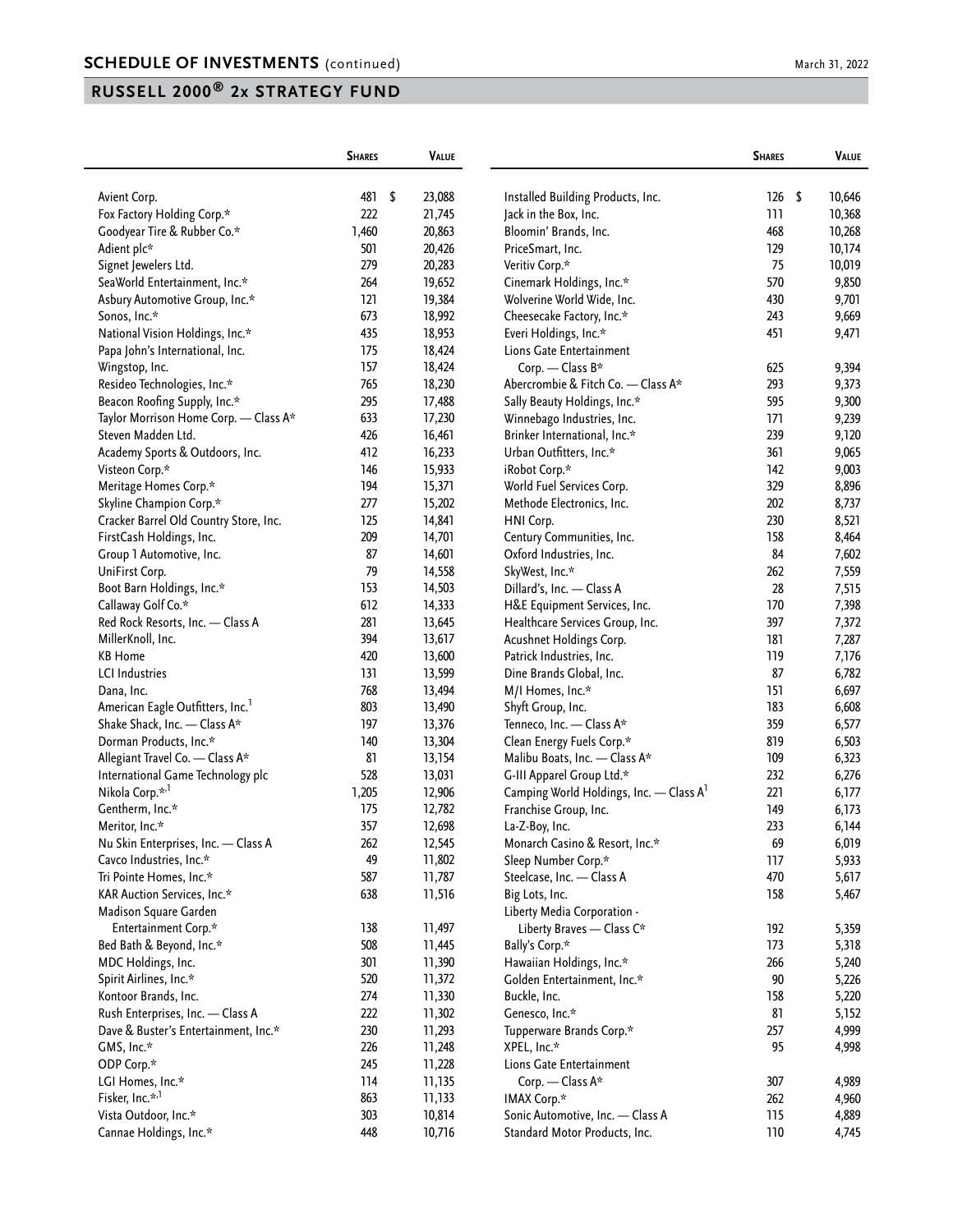|                                       | <b>SHARES</b> | <b>VALUE</b> |                                              | <b>SHARES</b> | VALUE       |
|---------------------------------------|---------------|--------------|----------------------------------------------|---------------|-------------|
| Denny's Corp.*                        | 328           | \$<br>4,694  | Haverty Furniture Companies, Inc.            | 88            | \$<br>2,413 |
| American Axle & Manufacturing         |               |              | Beazer Homes USA, Inc.*                      | 154           | 2,344       |
| Holdings, Inc.*                       | 597           | 4,633        | Global Industrial Co.                        | 69            | 2,224       |
| Guess?, Inc. <sup>1</sup>             | 212           | 4,632        | Bluegreen Vacations Holding Corp.*           | 75            | 2,218       |
| ScanSource, Inc.*                     | 133           | 4,627        | REV Group, Inc.                              | 160           | 2,144       |
| MarineMax, Inc.*                      | 112           | 4,509        | Marcus Corp.*                                | 121           | 2,142       |
| Sun Country Airlines Holdings, Inc.*  | 170           | 4,451        | Universal Electronics, Inc.*                 | 68            | 2,124       |
| Designer Brands, Inc. - Class A*      | 319           | 4,310        | LL Flooring Holdings, Inc.*                  | 151           | 2,117       |
| Winmark Corp.                         | 19            | 4,180        | Johnson Outdoors, Inc. - Class A             | 27            | 2,099       |
| Interface, Inc. - Class A             | 306           | 4,152        | Party City Holdco, Inc.*                     | 583           | 2,087       |
| Douglas Dynamics, Inc.                | 119           | 4,116        | Sweetgreen, Inc. - Class A*                  | 65            | 2,079       |
| Workhorse Group, Inc.*                | 809           | 4,045        | Frontier Group Holdings, Inc.* <sup>,1</sup> | 183           | 2,073       |
| Aspen Aerogels, Inc.*                 | 117           | 4,034        | PLBY Group, Inc.*                            | 155           | 2,029       |
| Ruth's Hospitality Group, Inc.        | 174           | 3,981        | Rush Street Interactive, Inc.*               | 279           | 2,028       |
| Arko Corp.                            | 437           | 3,977        | OneWater Marine, Inc. - Class A              | 57            | 1,964       |
| Titan International, Inc.*            | 269           | 3,962        | Sovos Brands, Inc.*                          | 136           | 1,929       |
| Wabash National Corp.                 | 266           | 3,947        | Big 5 Sporting Goods Corp.                   | 111           | 1,904       |
| Zumiez, Inc.*                         | 102           | 3,897        | Motorcar Parts of America, Inc.*             | 100           | 1,783       |
| Children's Place, Inc.*               | 77            | 3,796        | Purple Innovation, Inc.*                     | 304           | 1,778       |
| Caleres, Inc.                         | 194           | 3,750        | F45 Training Holdings, Inc.*                 | 166           | 1,776       |
| A-Mark Precious Metals, Inc.          | 48            | 3,712        | Century Casinos, Inc.*                       | 144           | 1,721       |
| Lovesac Co.*                          | 68            | 3,676        | Rush Enterprises, Inc. - Class B             | 35            | 1,692       |
| Accel Entertainment, Inc.*            | 297           | 3,617        | Blue Bird Corp.*                             | 89            | 1,675       |
| BlueLinx Holdings, Inc.*              | 48            | 3,450        | Full House Resorts, Inc.*                    | 173           | 1,662       |
| Hibbett, Inc.                         | 77            | 3,414        | Hovnanian Enterprises, Inc. - Class A*       | 28            | 1,655       |
| BJ's Restaurants, Inc.*               | 120           | 3,396        | Miller Industries, Inc.                      | 58            | 1,633       |
| OptimizeRx Corp.*                     | 90            | 3,394        | Kimball International, Inc. - Class B        | 190           | 1,606       |
| Movado Group, Inc.                    | 83            | 3,241        | Forestar Group, Inc.*                        | 90            | 1,598       |
| Green Brick Partners, Inc.*           | 162           | 3,201        | Cato Corp. - Class A                         | 108           | 1,583       |
| Clarus Corp.                          | 140           | 3,189        | Liberty Media Corporation-                   |               |             |
| Portillo's, Inc. - Class A*           | 128           | 3,144        | Liberty Braves - Class A*                    | 53            | 1,525       |
| Ethan Allen Interiors, Inc.           | 120           | 3,128        | Citi Trends, Inc.*                           | 49            | 1,501       |
| Canoo, Inc.*                          | 562           | 3,102        | Golden Nugget Online Gaming, Inc.*           | 211           | 1,500       |
| Chico's FAS, Inc.*                    | 635           | 3,048        | Rocky Brands, Inc.                           | 36            | 1,497       |
| PC Connection, Inc.                   | 58            | 3,039        | Conn's, Inc.*                                | 96            | 1,479       |
| Life Time Group Holdings, Inc.*       | 206           | 2,995        | Commercial Vehicle Group, Inc.*              | 170           | 1,437       |
| Titan Machinery, Inc.*                | 102           | 2,883        | Red Robin Gourmet Burgers, Inc.*             | 82            | 1,383       |
| OneSpaWorld Holdings Ltd.*            | 282           | 2,876        | Container Store Group, Inc.*                 | 168           | 1,373       |
| Chuy's Holdings, Inc.*                | 105           | 2,835        | Noodles & Co.*                               | 214           | 1,278       |
| RCI Hospitality Holdings, Inc.        | 46            | 2,827        | Kura Sushi USA, Inc. - Class A*              | 23            | 1,268       |
| Lordstown Motors Corp. - Class A*     | 820           | 2,796        | XL Fleet Corp.* <sup>,1</sup>                | 629           | 1,252       |
| TravelCenters of America, Inc.*       | 65            | 2,792        | Xponential Fitness, Inc. - Class A*          | 52            | 1,219       |
| Ideanomics, Inc.*                     | 2,470         | 2,766        | Hooker Furnishings Corp.                     | 63            | 1,193       |
| PetMed Express, Inc.                  | 107           | 2,761        | El Pollo Loco Holdings, Inc.*                | 101           | 1,174       |
| Hyliion Holdings Corp.* <sup>,1</sup> | 619           | 2,742        | ONE Group Hospitality, Inc.*                 | 109           | 1,146       |
| Shoe Carnival, Inc.                   | 93            | 2,712        | Superior Group of Companies, Inc.            | 63            | 1,124       |
| GrowGeneration Corp.*                 | 292           | 2,689        | Tilly's, Inc. - Class A                      | 120           | 1,123       |
| VSE Corp.                             | 56            | 2,581        | Snap One Holdings Corp.*                     | 76            | 1,121       |
| America's Car-Mart, Inc.*             | 32            | 2,578        | Vera Bradley, Inc.*                          | 137           | 1,051       |
| Rite Aid Corp.*                       | 293           | 2,564        | Velodyne Lidar, Inc.*                        | 401           | 1,027       |
| MasterCraft Boat Holdings, Inc.*      | 102           | 2,510        | GAN Ltd.*                                    | 212           | 1,022       |
| Sportsman's Warehouse Holdings, Inc.* | 230           | 2,459        | Arcimoto, Inc.*                              | 151           | 998         |
| Funko, Inc. - Class A*                | 142           | 2,449        | Weber, Inc. - Class A                        | 100           | 983         |
| Lindblad Expeditions Holdings, Inc.*  | 162           | 2,443        | Traeger, Inc.*                               | 127           | 945         |
| Fossil Group, Inc.*                   | 252           | 2,429        | Lifetime Brands, Inc.                        | 67            | 860         |
| Aeva Technologies, Inc.*              | 558           | 2,416        | Barnes & Noble Education, Inc.*              | 238           | 852         |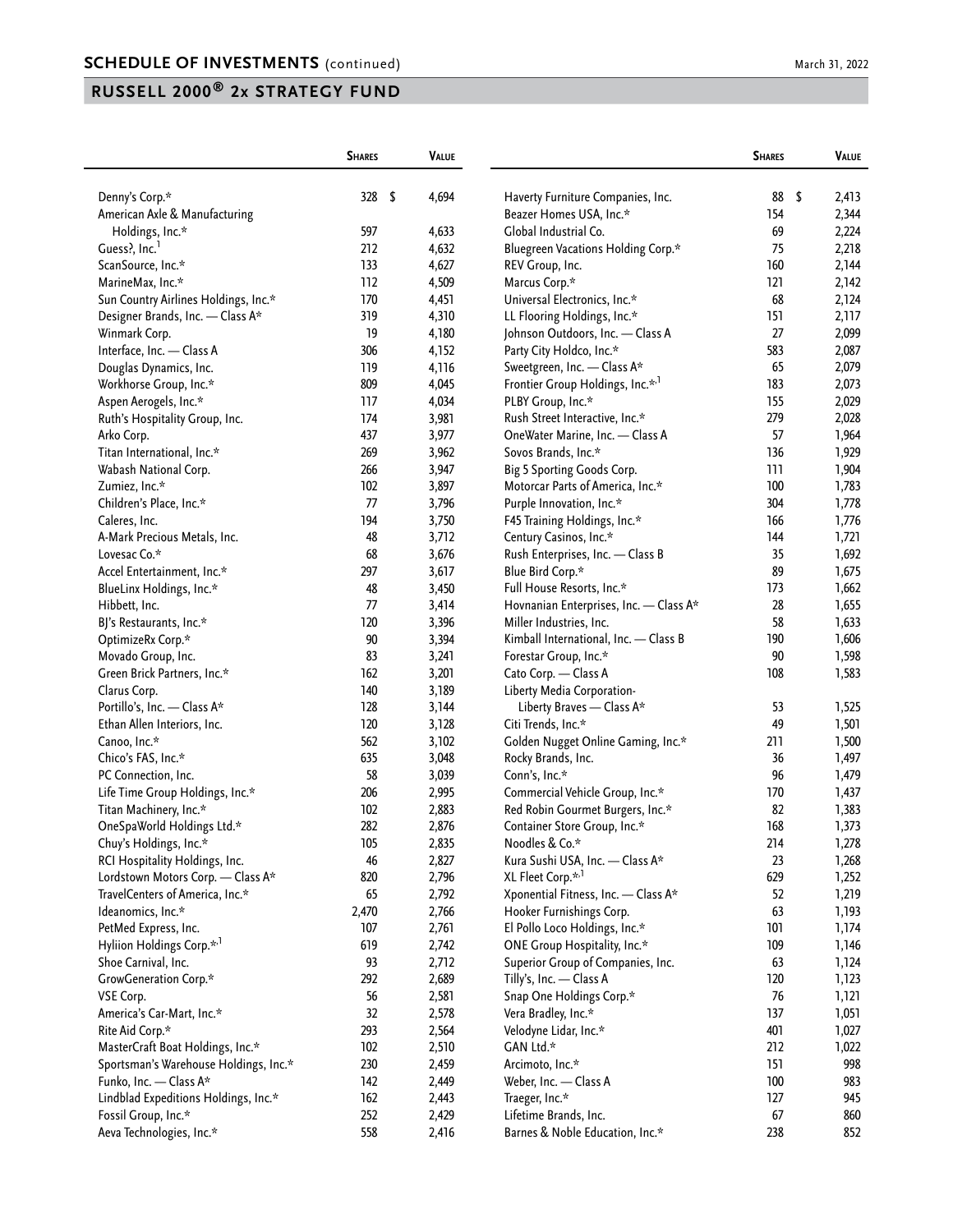|                                          | <b>SHARES</b> | <b>VALUE</b> |    |                                              | <b>SHARES</b> | VALUE        |
|------------------------------------------|---------------|--------------|----|----------------------------------------------|---------------|--------------|
| NEOGAMES S.A.*                           | 54            | \$<br>833    |    | MicroStrategy, Inc. - Class A <sup>*,1</sup> | 49            | \$<br>23,830 |
| VOXX International Corp. - Class A*      | 83            | 828          |    | Semtech Corp.*                               | 341           | 23,645       |
| Lazydays Holdings, Inc.*                 | 41            | 827          |    | Onto Innovation, Inc.*                       | 257           | 22,331       |
| Romeo Power, Inc.* <sup>1</sup>          | 546           | 814          |    | Ziff Davis, Inc.*                            | 229           | 22,163       |
| Mesa Air Group, Inc.*                    | 182           | 801          |    | MaxLinear, Inc. - Class A*                   | 375           | 21,881       |
| Bassett Furniture Industries, Inc.       | 48            | 795          |    | Envestnet, Inc.*                             | 286           | 21,290       |
| Target Hospitality Corp.*                | 132           | 792          |    | SiTime Corp.*                                | 85            | 21,065       |
| Cooper-Standard Holdings, Inc.*          | 90            | 789          |    | Digital Turbine, Inc.*                       | 480           | 21,029       |
| Liberty TripAdvisor Holdings,            |               |              |    | Blackline, Inc.*                             | 286           | 20,941       |
| Inc. $-$ Class A*                        | 385           | 789          |    | Box, Inc. - Class A*                         | 717           | 20,836       |
| Duluth Holdings, Inc. - Class B*         | 64            | 783          |    | Diodes, Inc.*                                | 230           | 20,008       |
| First Watch Restaurant Group, Inc.*      | 58            | 757          |    | Ambarella, Inc.*                             | 187           | 19,620       |
| Shift Technologies, Inc.*                | 342           | 752          |    | ACI Worldwide, Inc.*                         | 623           | 19,618       |
| Daktronics, Inc.*                        | 195           | 749          |    | Insight Enterprises, Inc.*                   | 182           | 19,532       |
| JOANN, Inc.                              | 63            | 719          |    | Sprout Social, Inc. - Class A*               | 239           | 19,149       |
| Flexsteel Industries, Inc.               | 37            | 714          |    | Rambus, Inc.*                                | 575           | 18,337       |
| Fiesta Restaurant Group, Inc.*           | 95            | 710          |    | Kulicke & Soffa Industries, Inc.             | 322           | 18,038       |
| Escalade, Inc.                           | 53            | 700          |    | Verint Systems, Inc.*                        | 340           | 17,578       |
| Kirkland's, Inc.*                        | 74            | 687          |    | FormFactor, Inc.*                            | 411           | 17,274       |
| Drive Shack, Inc.*                       | 435           | 670          |    | Altair Engineering, Inc. - Class A*          | 243           | 15,649       |
| Nautilus, Inc.*                          | 160           | 659          |    | DigitalOcean Holdings, Inc.*                 | 269           |              |
| EVI Industries, Inc.*                    | 32            | 595          |    | <b>MACOM Technology Solutions</b>            |               | 15,562       |
| Biglari Holdings, Inc. - Class B*        | 4             | 578          |    | Holdings, Inc.*                              | 259           | 15,506       |
|                                          | 378           | 518          |    | CommVault Systems, Inc.*                     | 233           |              |
| CarLotz, Inc.*                           | 43            | 497          |    |                                              |               | 15,460       |
| Marine Products Corp.                    | 57            | 487          |    | Asana, Inc. - Class A*                       | 383           | 15,308       |
| Landsea Homes Corp.*                     | 224           | 475          |    | Blackbaud, Inc.*                             | 254<br>435    | 15,207       |
| Regis Corp.*                             |               |              |    | PagerDuty, Inc.*                             |               | 14,873       |
| Hamilton Beach Brands                    |               |              |    | Allscripts Healthcare Solutions, Inc.*       | 644           | 14,503       |
| Holding Co. - Class A                    | 39            | 454          |    | Evolent Health, Inc. - Class A*              | 421           | 13,598       |
| Torrid Holdings, Inc.*                   | 73            | 442          |    | Axcelis Technologies, Inc.*                  | 178           | 13,444       |
| Esports Technologies, Inc.*              | 62            | 418          |    | Bottomline Technologies DE, Inc.*            | 235           | 13,320       |
| Carrols Restaurant Group, Inc.           | 176           | 398          |    | Verra Mobility Corp.*                        | 799           | 13,008       |
| Aterian, Inc.*                           | 138           | 335          |    | Appian Corp.*                                | 207           | 12,590       |
| Hall of Fame Resort & Entertainment Co.* | 294           | 326          |    | ManTech International Corp. - Class A        | 144           | 12,411       |
| Chicken Soup For The Soul                |               |              |    | NetScout Systems, Inc.*                      | 370           | 11,870       |
| Entertainment, Inc.*                     | 38            | 304          |    | Amkor Technology, Inc.                       | 540           | 11,729       |
| Eros STX Global Corp.*                   | 83            | 232          |    | Appfolio, Inc. - Class A*                    | 101           | 11,434       |
| CompX International, Inc.                | 9             | 212          |    | Momentive Global, Inc.*                      | 693           | 11,268       |
| MedAvail Holdings, Inc.*                 | 64            |              | 62 | Outset Medical, Inc.*                        | 247           | 11,214       |
| Total Consumer, Cyclical                 |               | 1,806,290    |    | 3D Systems Corp.*                            | 656           | 10,942       |
| <b>TECHNOLOGY - 4.1%</b>                 |               |              |    | Progress Software Corp.                      | 231           | 10,878       |
|                                          | 712           |              |    | CSG Systems International, Inc.              | 171           | 10,870       |
| Lattice Semiconductor Corp.*             | 208           | 43,396       |    | Ultra Clean Holdings, Inc.*                  | 234           | 9,919        |
| Synaptics, Inc.*                         |               | 41,496       |    | Apollo Medical Holdings, Inc.*               | 199           | 9,645        |
| KBR, Inc.                                | 742           | 40,610       |    | Xperi Holding Corp.                          | 554           | 9,595        |
| Rapid7, Inc.*                            | 295           | 32,816       |    | Cardlytics, Inc.*                            | 171           | 9,402        |
| Silicon Laboratories, Inc.*              | 199           | 29,890       |    | E2open Parent Holdings, Inc.*                | 1,050         | 9,250        |
| Power Integrations, Inc.                 | 309           | 28,638       |    | Super Micro Computer, Inc.*                  | 234           | 8,908        |
| Tenable Holdings, Inc.*                  | 487           | 28,144       |    | Zuora, Inc. - Class A*                       | 594           | 8,898        |
| CMC Materials, Inc.                      | 149           | 27,625       |    | Ping Identity Holding Corp.*                 | 321           | 8,805        |
| Varonis Systems, Inc.*                   | 565           | 26,860       |    | LivePerson, Inc.*                            | 347           | 8,474        |
| Workiva, Inc.*                           | 226           | 26,668       |    | Schrodinger Incorporated/United States*      | 239           | 8,155        |
| Qualys, Inc.*                            | 180           | 25,634       |    | TTEC Holdings, Inc.                          | 97            | 8,004        |
| SPS Commerce, Inc.*                      | 190           | 24,928       |    | JFrog Ltd.*                                  | 282           | 7,600        |
| ExlService Holdings, Inc.*               | 173           | 24,786       |    | Domo, Inc. - Class B*                        | 149           | 7,535        |
| Sailpoint Technologies Holdings, Inc.*   | 484           | 24,771       |    | 8x8, Inc.*                                   | 596           | 7,504        |
| Maximus, Inc.                            | 324           | 24,284       |    |                                              |               |              |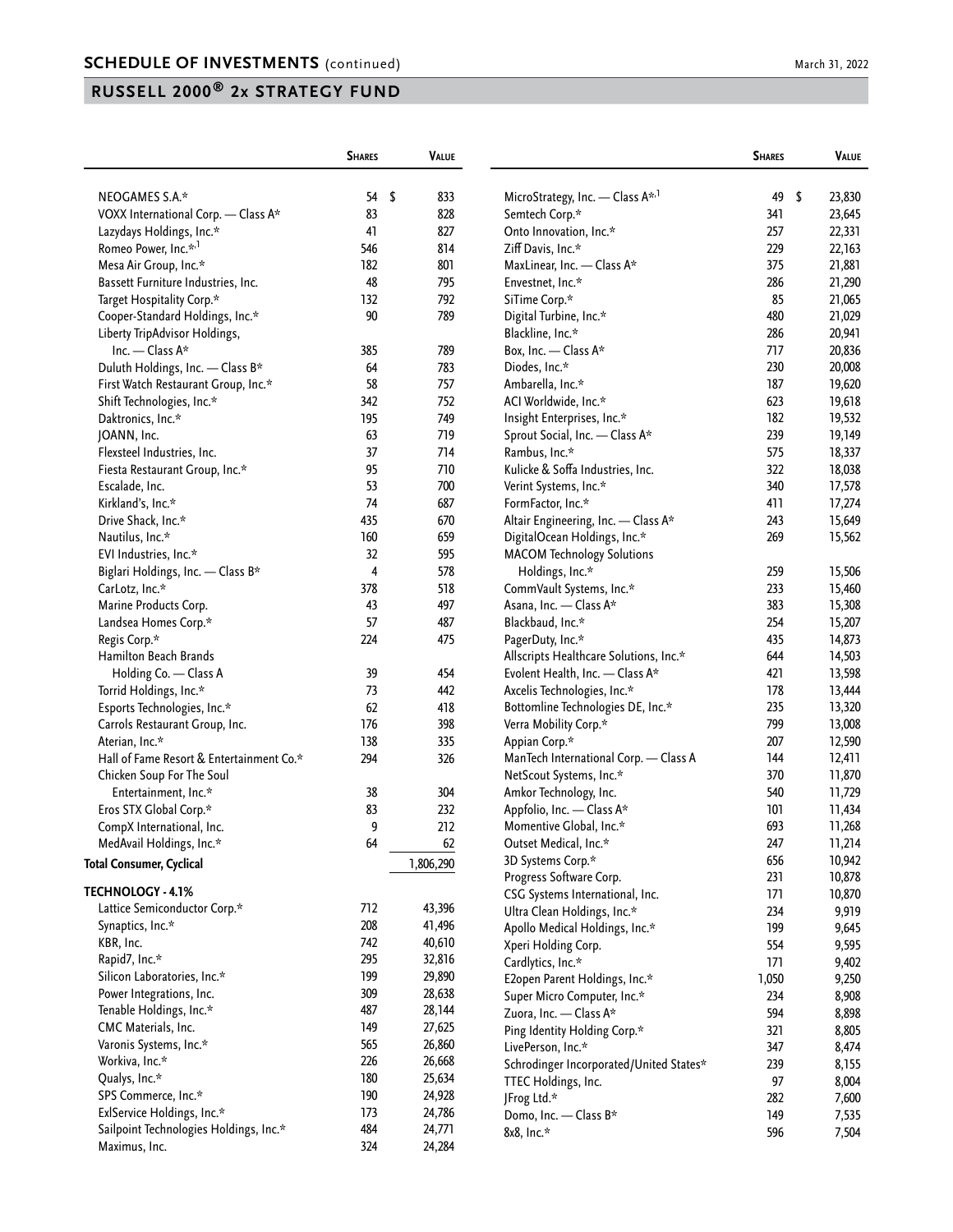|                                                                 | <b>SHARES</b> | <b>VALUE</b> |                                         | <b>SHARES</b> | VALUE         |
|-----------------------------------------------------------------|---------------|--------------|-----------------------------------------|---------------|---------------|
| Unisys Corp.*                                                   | 346<br>- \$   | 7,477        | Cantaloupe, Inc.*                       | 308           | - \$<br>2,085 |
| Cohu, Inc.*                                                     | 252           | 7,459        | EverCommerce, Inc.*                     | 157           | 2,072         |
| Cerence, Inc.*                                                  | 206           | 7,437        | Vuzix Corp. <sup>*/1</sup>              | 310           | 2,046         |
| Health Catalyst, Inc.*                                          | 275           | 7,186        | HireRight Holdings Corp.*               | 119           | 2,035         |
| Veeco Instruments, Inc.*                                        | 262           | 7,124        | ON24, Inc.*                             | 145           | 1,907         |
| PROS Holdings, Inc.*                                            | 211           | 7,028        | Inseego Corp.* <sup>1</sup>             | 452           | 1,831         |
| 1Life Healthcare, Inc.*                                         | 626           | 6,936        | Digimarc Corp.*                         | 69            | 1,819         |
| Phreesia, Inc.*                                                 | 261           | 6,880        | EngageSmart, Inc.*                      | 84            | 1,790         |
| Avid Technology, Inc.*                                          | 191           | 6,660        | Brightcove, Inc.*                       | 214           | 1,669         |
| SMART Global Holdings, Inc.*                                    | 256           | 6,613        | Benefitfocus, Inc.*                     | 132           | 1,666         |
| NextGen Healthcare, Inc.*                                       | 311           | 6,503        | Genius Brands International, Inc.*      | 1,491         | 1,521         |
| Impinj, Inc.*                                                   | 100           | 6,354        | AXT, Inc.*                              | 214           | 1,502         |
|                                                                 | 113           | 6,175        | Enfusion, Inc. - Class A*               | 114           | 1,450         |
| Alpha & Omega Semiconductor Ltd.*<br>Privia Health Group, Inc.* | 220           | 5,881        |                                         | 59            | 1,417         |
| BigCommerce Holdings, Inc.*                                     | 255           | 5,587        | Intapp, Inc.*<br>Atomera, Inc.*         | 107           | 1,397         |
|                                                                 | 438           |              |                                         | 235           |               |
| Avaya Holdings Corp.*                                           |               | 5,549        | Rimini Street, Inc.*                    |               | 1,363         |
| Sumo Logic, Inc.*                                               | 466           | 5,438        | Outbrain, Inc.*                         | 127           | 1,363         |
| PAR Technology Corp.*                                           | 134           | 5,406        | Instructure Holdings, Inc.*             | 65            | 1,304         |
| Parsons Corp.*                                                  | 139           | 5,379        | eGain Corp.*                            | 110           | 1,274         |
| Photronics, Inc.*                                               | 314           | 5,329        | AvidXchange Holdings, Inc.*             | 134           | 1,079         |
| Donnelley Financial Solutions, Inc.*                            | 155           | 5,155        | CoreCard Corp.*                         | 38            | 1,041         |
| Model N, Inc.*                                                  | 189           | 5,084        | PlayAGS, Inc.*                          | 145           | 967           |
| Consensus Cloud Solutions, Inc.*                                | 84            | 5,051        | Smith Micro Software, Inc.*             | 246           | 927           |
| CEVA, Inc.*                                                     | 120           | 4,878        | Rekor Systems, Inc.*                    | 179           | 816           |
| Pitney Bowes, Inc.                                              | 930           | 4,836        | SecureWorks Corp. - Class A*            | 57            | 755           |
| Alignment Healthcare, Inc.*                                     | 418           | 4,694        | <b>EMCORE Corp.*</b>                    | 194           | 718           |
| Desktop Metal, Inc. - Class A*                                  | 989           | 4,688        | Quantum Corp.*                          | 311           | 706           |
| Ebix, Inc.                                                      | 140           | 4,641        | Forian, Inc.*                           | 99            | 689           |
| Conduent, Inc.*                                                 | 884           | 4,562        | Tabula Rasa HealthCare, Inc.*           | 119           | 685           |
| Agilysys, Inc.*                                                 | 112           | 4,467        | GTY Technology Holdings, Inc.*          | 170           | 549           |
| PDF Solutions, Inc.*                                            | 158           | 4,403        | iCAD, Inc.*                             | 115           | 513           |
| Sapiens International Corporation N.V.                          | 164           | 4,164        | IBEX Holdings Ltd.*                     | 30            | 478           |
| Simulations Plus, Inc.                                          | 81            | 4,129        | SkyWater Technology, Inc.*              | 43            | 466           |
| Yext, Inc.*                                                     | 599           | 4,127        | Convey Health Solutions Holdings, Inc.* | 71            | 464           |
| Bandwidth, Inc. - Class A*                                      | 122           | 3,952        | DarioHealth Corp.*                      | 71            | 415           |
| Digi International, Inc.*                                       | 182           | 3,917        | GreenBox POS*                           | 97            | 409           |
| BTRS Holdings, Inc. - Class 1*                                  | 498           | 3,725        | Viant Technology, Inc. - Class A*       | 61            | 400           |
| PowerSchool Holdings, Inc. - Class A*                           | 224           | 3,698        | StarTek, Inc.*                          | 90            | 399           |
| American Software, Inc. - Class A                               | 165           | 3,439        | Arteris, Inc.*                          | 28            | 364           |
| Grid Dynamics Holdings, Inc.*                                   | 240           | 3,379        | Kaltura, Inc.*                          | 99            | 177           |
| Mitek Systems, Inc.*                                            | 227           | 3,330        | Weave Communications, Inc.*             | 25            | 149           |
| Rackspace Technology, Inc.*                                     | 288           | 3,214        | NantHealth, Inc.*                       | 142           | 107           |
| Corsair Gaming, Inc.* <sup>,1</sup>                             | 145           | 3,068        | Society Pass, Inc.*                     | 18            | 53            |
| Ouster, Inc.*                                                   | 670           | 3,015        | <b>Total Technology</b>                 |               | 1,553,774     |
| Porch Group, Inc.*                                              | 413           | 2,868        |                                         |               |               |
| CS Disco, Inc.*                                                 | 82            | 2,786        | <b>ENERGY - 2.5%</b>                    |               |               |
| Veritone, Inc.*                                                 | 150           | 2,742        | Ovintiv, Inc.                           | 1,375         | 74,346        |
| Upland Software, Inc.*                                          | 153           | 2,694        | Chesapeake Energy Corp.                 | 550           | 47,850        |
| OneSpan, Inc.*                                                  | 186           | 2,686        | Antero Resources Corp.*                 | 1,501         | 45,826        |
| Computer Programs and Systems, Inc.*                            | 76            | 2,618        | Southwestern Energy Co.*                | 5,364         | 38,460        |
| Diebold Nixdorf, Inc.*                                          | 380           | 2,557        | Range Resources Corp.*                  | 1,254         | 38,097        |
| Integral Ad Science Holding Corp.*                              | 169           | 2,332        | PDC Energy, Inc.                        | 511           | 37,139        |
| Daily Journal Corp.*                                            | 7             | 2,184        | Murphy Oil Corp.                        | 769           | 31,060        |
| MeridianLink, Inc.*                                             | 119           | 2,154        | Matador Resources Co.                   | 585           | 30,993        |
| Alkami Technology, Inc.*                                        | 150           | 2,146        | ChampionX Corp.                         | 1,072         | 26,243        |
| Telos Corp.*                                                    | 211           | 2,104        | SM Energy Co.                           | 634           | 24,694        |
|                                                                 |               |              | Helmerich & Payne, Inc.                 | 540           | 23,101        |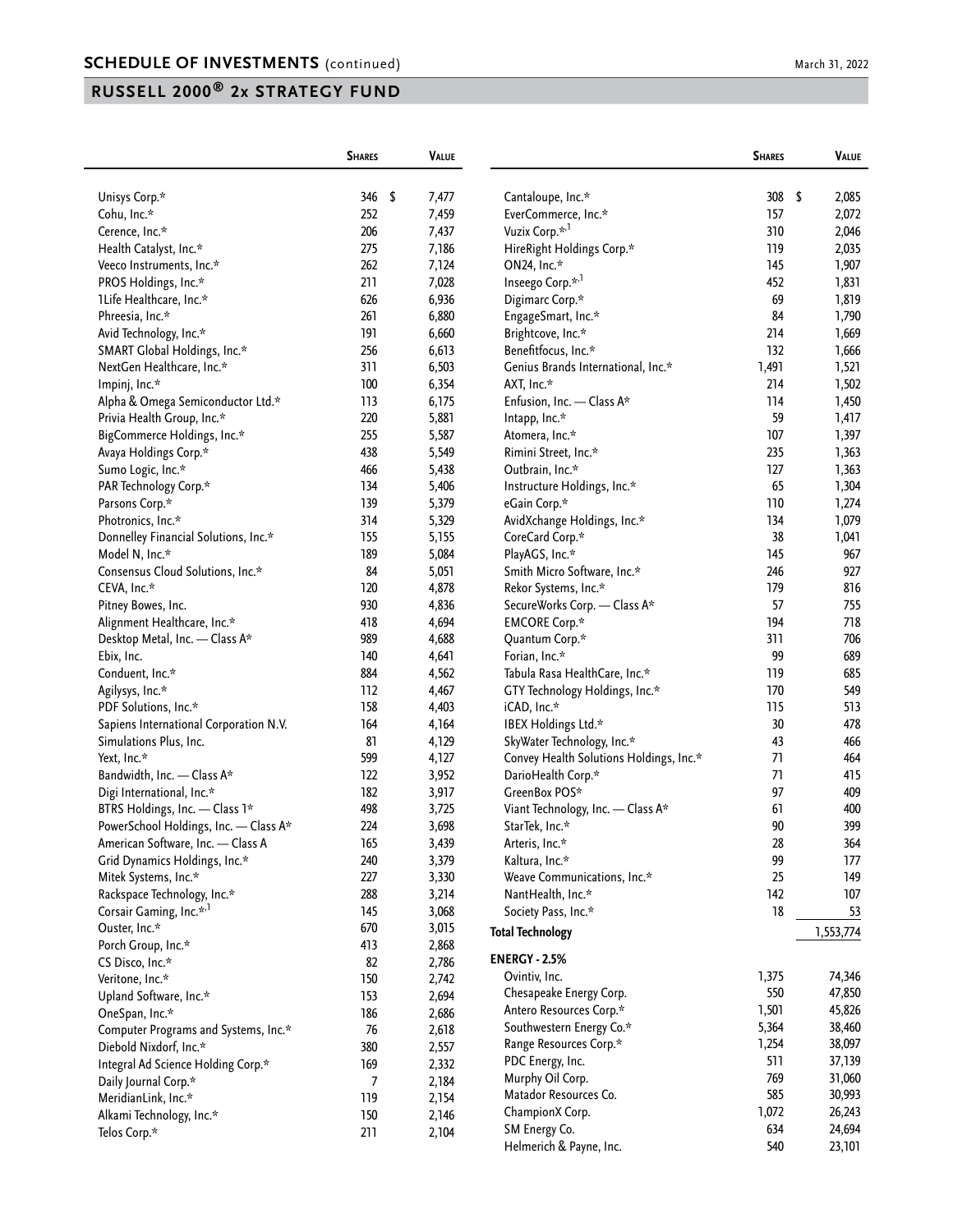|                                            | <b>SHARES</b> | VALUE  |                                          | <b>SHARES</b> | VALUE   |
|--------------------------------------------|---------------|--------|------------------------------------------|---------------|---------|
| CNX Resources Corp.*                       | $1,055$ \$    | 21,860 | Crescent Energy, Inc. - Class A          | 155S          | 2,688   |
| Denbury, Inc.*                             | 266           | 20,900 | TPI Composites, Inc.*                    | 190           | 2,671   |
| California Resources Corp.                 | 430           | 19,234 | TETRA Technologies, Inc.*                | 647           | 2,659   |
| Equitrans Midstream Corp.                  | 2,160         | 18,231 | Alto Ingredients, Inc.*                  | 378           | 2,578   |
| Magnolia Oil & Gas Corp. - Class A         | 761           | 17,998 | Cleanspark, Inc.* <sup>,1</sup>          | 192           | 2,375   |
| Kosmos Energy Ltd.*                        | 2,367         | 17,019 | Oil States International, Inc.*          | 319           | 2,217   |
| Whiting Petroleum Corp.                    | 208           | 16,954 | W&T Offshore, Inc.*                      | 496           | 1,895   |
| Oasis Petroleum, Inc.                      | 105           | 15,361 | Solaris Oilfield Infrastructure,         |               |         |
| Patterson-UTI Energy, Inc.                 | 986           | 15,263 | Inc. - Class A                           | 165           | 1,863   |
| Callon Petroleum Co.*                      | 252           | 14,888 | Aris Water Solution, Inc. - Class A      | 102           | 1,856   |
| Renewable Energy Group, Inc.*              | 237           | 14,374 | Aemetis, Inc.*                           | 143           | 1,812   |
| Civitas Resources, Inc.                    | 229           | 13,674 | Earthstone Energy, Inc. - Class A*       | 143           | 1,806   |
| PBF Energy, Inc. - Class A*                | 509           | 12,404 | Newpark Resources, Inc.*                 | 478           | 1,750   |
| Peabody Energy Corp.*                      | 470           | 11,529 | Infrastructure and Energy                |               |         |
| FuelCell Energy, Inc.* <sup>,1</sup>       | 1,950         | 11,232 | Alternatives, Inc.*                      | 144           | 1,706   |
| Arch Resources, Inc.                       | 80            | 10,990 | National Energy Services Reunited Corp.* | 199           | 1,672   |
| Sunnova Energy International, Inc.*        | 454           | 10,469 | Falcon Minerals Corp.                    | 207           | 1,395   |
| Tellurian, Inc.*                           | 1,955         | 10,362 | Riley Exploration Permian, Inc.          | 55            | 1,379   |
| Warrior Met Coal, Inc.                     | 272           | 10,094 | FutureFuel Corp.                         | 137           | 1,333   |
| SunPower Corp. - Class A* <sup>1</sup>     | 422           | 9,065  | Matrix Service Co.*                      | 138           | 1,134   |
| Northern Oil and Gas, Inc.                 | 320           | 9,021  | Kinetik Holdings, Inc. - Class A         | 17            | 1,105   |
| NexTier Oilfield Solutions, Inc.*          | 914           | 8,445  | Eos Energy Enterprises, Inc.*            | 235           | 982     |
| Oceaneering International, Inc.*           | 528           | 8,004  | Beam Global*                             | 46            | 941     |
| Centennial Resource                        |               |        | HighPeak Energy, Inc.                    | 27            | 599     |
| Development, Inc. - Class A*               | 972           | 7,844  | Advent Technologies Holdings, Inc.*      | 88            | 204     |
| Green Plains, Inc.*                        | 252           | 7,815  |                                          |               |         |
| Array Technologies, Inc.*                  | 674           | 7,596  | <b>Total Energy</b>                      |               | 943,131 |
| Delek US Holdings, Inc.*                   | 346           | 7,342  | <b>COMMUNICATIONS - 1.6%</b>             |               |         |
| US Silica Holdings, Inc.*                  | 387           | 7,221  | Vonage Holdings Corp.*                   | 1,331         | 27,006  |
| Liberty Oilfield Services, Inc. - Class A* | 485           | 7,188  | TEGNA, Inc.                              | 1,168         | 26,163  |
| Dril-Quip, Inc.*                           | 185           | 6,910  | Mimecast Ltd.*                           | 325           | 25,857  |
| CONSOL Energy, Inc.*                       | 180           | 6,773  | Iridium Communications, Inc.*            | 620           | 24,998  |
| Stem, Inc.*                                | 603           | 6,639  | Cargurus, Inc.*                          | 505           | 21,442  |
| Archrock, Inc.                             | 714           | 6,590  | Viavi Solutions, Inc.*                   | 1,206         | 19,392  |
| NOW, Inc.*                                 | 584           | 6,442  | Perficient, Inc.*                        | 172           | 18,935  |
| ProPetro Holding Corp.*                    | 456           | 6,352  | Q2 Holdings, Inc.*                       | 288           | 17,755  |
| Comstock Resources, Inc.*                  | 483           | 6,303  | Maxar Technologies, Inc.                 | 383           | 15,113  |
| Brigham Minerals, Inc. - Class A           | 229           | 5,851  | Cogent Communications Holdings, Inc.     | 225           | 14,929  |
| Nabors Industries Ltd.*                    | 38            | 5,803  | Upwork, Inc.*                            | 623           | 14,479  |
| Laredo Petroleum, Inc.*                    | 67            | 5,302  | Houghton Mifflin Harcourt Co.*           | 672           | 14,119  |
| MRC Global, Inc.*                          | 425           | 5,062  | Yelp, Inc. - Class A*                    | 377           | 12,859  |
| Gevo, Inc.*                                | 1,050         | 4,914  | Calix, Inc.*                             | 290           | 12,444  |
| Tidewater, Inc.*                           | 217           | 4,718  | Shutterstock, Inc.                       | 124           | 11,542  |
| Bristow Group, Inc.*                       | 125           | 4,635  | TechTarget, Inc.*                        | 140           | 11,379  |
| Expro Group Holdings N.V.*                 | 246           | 4,374  | iHeartMedia, Inc. - Class A*             | 592           | 11,207  |
|                                            | 156           |        | InterDigital, Inc.                       | 164           | 10,463  |
| CVR Energy, Inc.                           |               | 3,984  | Open Lending Corp. - Class A*            | 551           | 10,419  |
| SunCoke Energy, Inc.                       | 439           | 3,912  | Revolve Group, Inc.*                     | 190           | 10,201  |
| Ranger Oil Corp. - Class A*                | 111           | 3,833  | Telephone & Data Systems, Inc.           | 535           | 10,101  |
| RPC, Inc.*                                 | 357<br>355    | 3,809  | Overstock.com, Inc.*                     | 227           | 9,989   |
| Berry Corp.                                |               | 3,664  | Gray Television, Inc.                    | 451           | 9,954   |
| Helix Energy Solutions Group, Inc.*        | 757           | 3,618  | Magnite, Inc.*                           | 686           | 9,062   |
| Par Pacific Holdings, Inc.*                | 236           | 3,073  | Plantronics, Inc.*                       | 224           | 8,826   |
| Talos Energy, Inc.*                        | 194           | 3,063  | Infinera Corp.*                          | 965           | 8,367   |
| DMC Global, Inc.*                          | 100           | 3,050  | Extreme Networks, Inc.*                  | 671           | 8,193   |
| Select Energy Services, Inc. - Class A*    | 334           | 2,862  | ePlus, Inc.*                             | 140           | 7,848   |
| REX American Resources Corp.*              | 28            | 2,789  |                                          | 816           |         |
|                                            |               |        | Liberty Latin America Ltd. - Class C*    |               | 7,825   |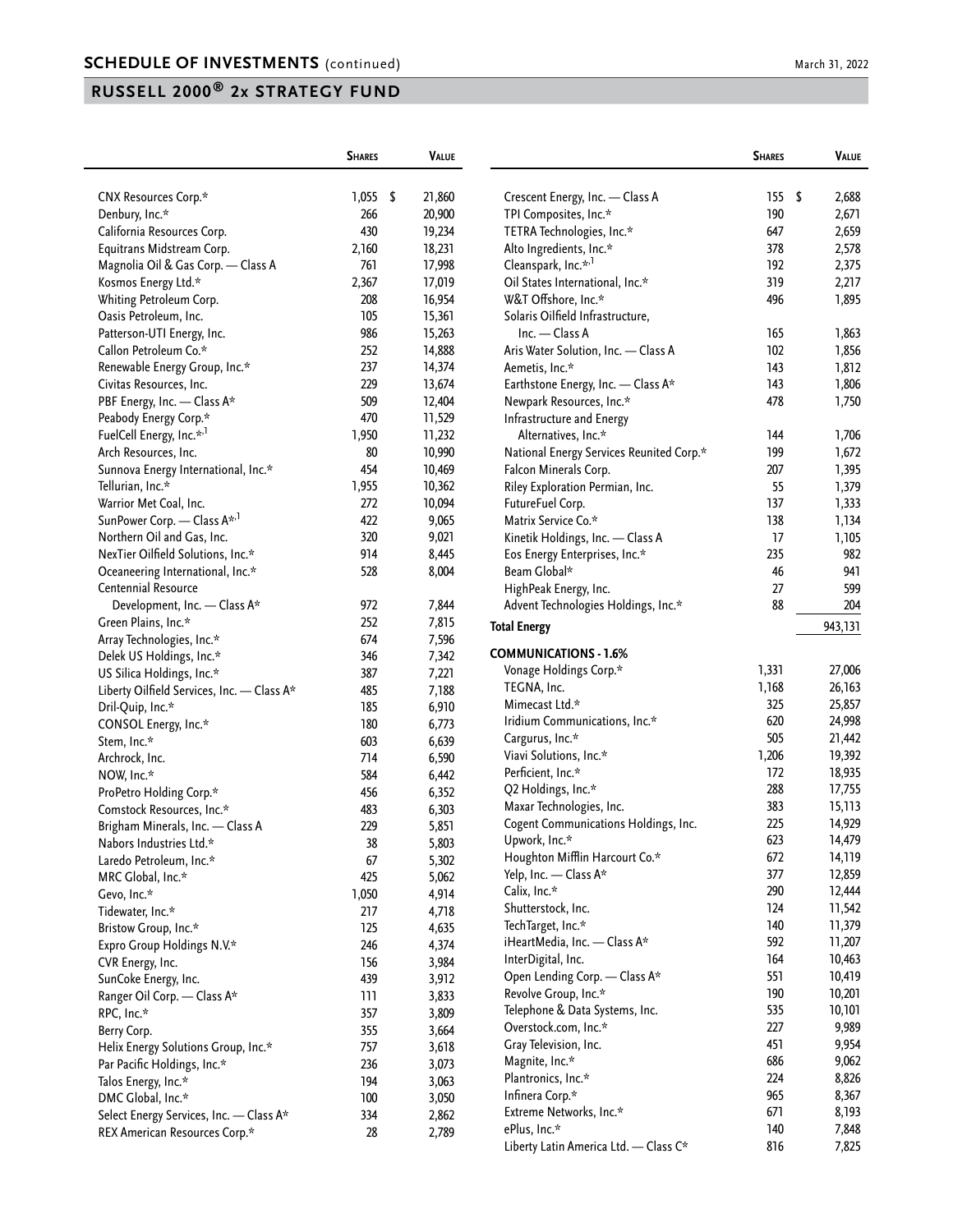|                                              | <b>SHARES</b> | <b>VALUE</b> |                                            | <b>SHARES</b> |      | VALUE   |
|----------------------------------------------|---------------|--------------|--------------------------------------------|---------------|------|---------|
| Sinclair Broadcast Group, Inc. - Class A     | $242 \quad$   | 6,781        | comScore, Inc.*                            | 368           | - \$ | 1,071   |
| Clear Channel Outdoor Holdings, Inc.*        | 1,918         | 6,636        | Preformed Line Products Co.                | 15            |      | 951     |
| EW Scripps Co. - Class A*                    | 303           | 6,299        | 1stdibs.com, Inc.*                         | 106           |      | 847     |
| AMC Networks, Inc. - Class A*                | 154           | 6,257        | National CineMedia, Inc.                   | 317           |      | 805     |
| Shenandoah Telecommunications Co.            | 256           | 6,036        | Casa Systems, Inc.*                        | 167           |      | 755     |
| Eventbrite, Inc. - Class A*                  | 403           | 5,952        | KVH Industries, Inc.*                      | 80            |      | 728     |
| Gogo, Inc.*                                  | 312           | 5,947        | Telesat Corp.*                             | 37            |      | 611     |
| Scholastic Corp.                             | 145           | 5,841        | Solo Brands, Inc. - Class A <sup>*,1</sup> | 67            |      | 572     |
| Cars.com, Inc.*                              | 361           | 5,209        | VirnetX Holding Corp.* <sup>1</sup>        | 335           |      | 546     |
| EchoStar Corp. - Class A*                    | 199           | 4,844        | Fluent, Inc.*                              | 230           |      | 478     |
| WideOpenWest, Inc.*                          | 276           | 4,813        | Value Line, Inc.                           | 6             |      | 402     |
| ADTRAN, Inc.                                 | 256           | 4,723        | CuriosityStream, Inc.*                     | 137           |      | 397     |
| Globalstar, Inc.*                            | 3,205         | 4,711        | Hemisphere Media Group, Inc.*              | 85            |      | 389     |
| fuboTV, Inc.*                                | 714           | 4,691        | LiveOne, Inc.*                             | 319           |      | 260     |
| Harmonic, Inc.*                              | 478           | 4,441        | HyreCar, Inc.*                             | 94            |      | 224     |
| A10 Networks, Inc.                           | 317           | 4,422        | aka Brands Holding Corp.*                  | 50            |      | 221     |
| Stitch Fix, Inc. - Class A*                  | 430           | 4,330        | Lulu's Fashion Lounge Holdings, Inc.*      | 30            |      | 203     |
| NeoPhotonics Corp.*                          | 273           | 4,152        | Digital Media Solutions, Inc. - Class A*   | 17            |      | 62      |
| Clearfield, Inc.*                            | 60            | 3,913        |                                            |               |      |         |
| NETGEAR, Inc.*                               | 154           | 3,801        | <b>Total Communications</b>                |               |      | 602,313 |
| Tucows, Inc. - Class A*                      | 52            | 3,552        | <b>BASIC MATERIALS - 1.3%</b>              |               |      |         |
| Anterix, Inc.*                               | 61            | 3,532        | Rogers Corp.*                              | 98            |      | 26,627  |
| Limelight Networks, Inc.*                    | 659           | 3,440        | Commercial Metals Co.                      | 635           |      | 26,429  |
| Gannett Company, Inc.*                       | 744           | 3,355        | Balchem Corp.                              | 169           |      | 23,102  |
| RealReal, Inc.*                              | 423           | 3,071        | MP Materials Corp.*                        | 400           |      | 22,936  |
| QuinStreet, Inc.*                            | 264           | 3,062        | Livent Corp.*                              | 856           |      | 22,316  |
| Quotient Technology, Inc.*                   | 476           | 3,037        | Cabot Corp.                                | 296           |      | 20,249  |
| Boston Omaha Corp. - Class A*                | 107           | 2,715        | Sensient Technologies Corp.                | 223           |      | 18,721  |
| HealthStream, Inc.*                          | 134           | 2,669        | Hecla Mining Co.                           | 2,807         |      | 18,442  |
| IDT Corp. - Class B*                         | 76            | 2,591        | HB Fuller Co.                              | 277           |      | 18,301  |
| ChannelAdvisor Corp.*                        | 156           | 2,585        | Allegheny Technologies, Inc.*              | 672           |      | 18,036  |
| Advantage Solutions, Inc.*                   | 404           | 2,578        | Arconic Corp.*                             | 564           |      | 14,450  |
| United States Cellular Corp.*                | 81            | 2,449        | Ingevity Corp.*                            | 210           |      | 13,455  |
| Groupon, Inc.* <sup>,1</sup>                 | 124           | 2,385        | Quaker Chemical Corp.                      | 71            |      | 12,270  |
| Stagwell, Inc.*                              | 325           | 2,353        | Tronox Holdings plc - Class A              | 605           |      | 11,973  |
| ATN International, Inc.                      | 59            | 2,353        | Innospec, Inc.                             | 129           |      | 11,939  |
| <b>Consolidated Communications</b>           |               |              | Constellium SE*                            | 656           |      | 11,808  |
|                                              | 385           | 2,271        | Minerals Technologies, Inc.                | 177           |      | 11,709  |
| Holdings, Inc.*<br>Liquidity Services, Inc.* | 129           | 2,209        | Compass Minerals International, Inc.       | 181           |      | 11,365  |
| Couchbase, Inc.* <sup>,1</sup>               | 123           | 2,143        | Stepan Co.                                 | 114           |      | 11,264  |
| Liberty Latin America Ltd. - Class A*        | 215           | 2,086        | GCP Applied Technologies, Inc.*            | 351           |      | 11,028  |
| <b>Entravision Communications</b>            |               |              | Carpenter Technology Corp.                 | 251           |      | 10,537  |
|                                              |               |              | Trinseo plc                                | 206           |      | 9,872   |
| Corp. - Class A                              | 317           | 2,032        | Novagold Resources, Inc.*                  | 1,253         |      | 9,686   |
| MediaAlpha, Inc. - Class A*                  | 112           | 1,854        | Ferro Corp.*                               | 433           |      | 9,413   |
| Audacy, Inc.*                                | 624           | 1,803        | Kaiser Aluminum Corp.                      | 84            |      | 7,910   |
| 1-800-Flowers.com, Inc. - Class A*           | 141           | 1,799        | Energy Fuels, Inc.*                        | 816           |      | 7,466   |
| Credo Technology Group Holding Ltd.*         | 116           | 1,767        | AdvanSix, Inc.                             | 144           |      | 7,357   |
| Aviat Networks, Inc.*                        | 57            | 1,754        | Schnitzer Steel Industries, Inc. - Class A | 138           |      | 7,168   |
| Ooma, Inc.*                                  | 117           | 1,754        | Century Aluminum Co.*                      | 270           |      | 7,104   |
| CarParts.com, Inc.*                          | 258           | 1,729        | Codexis, Inc.*                             | 317           |      | 6,537   |
| EverQuote, Inc. - Class A*                   | 104           | 1,683        | Uranium Energy Corp.*                      | 1,387         |      | 6,366   |
| CalAmp Corp.*                                | 188           | 1,374        | Coeur Mining, Inc.*                        | 1,352         |      | 6,016   |
| Cambium Networks Corp.*                      | 56            | 1,324        | Orion Engineered Carbons S.A.              | 319           |      | 5,094   |
| Lands' End, Inc.*                            | 75            | 1,269        | Hawkins, Inc.                              | 102           |      | 4,682   |
| DZS, Inc.*                                   | $90\,$        | 1,248        | Schweitzer-Mauduit International, Inc.     | 165           |      | 4,537   |
| Thryv Holdings, Inc.*                        | 41            | 1,153        |                                            |               |      |         |
| Ribbon Communications, Inc.*                 | 371           | 1,146        | Intrepid Potash, Inc.*                     | 53            |      | 4,353   |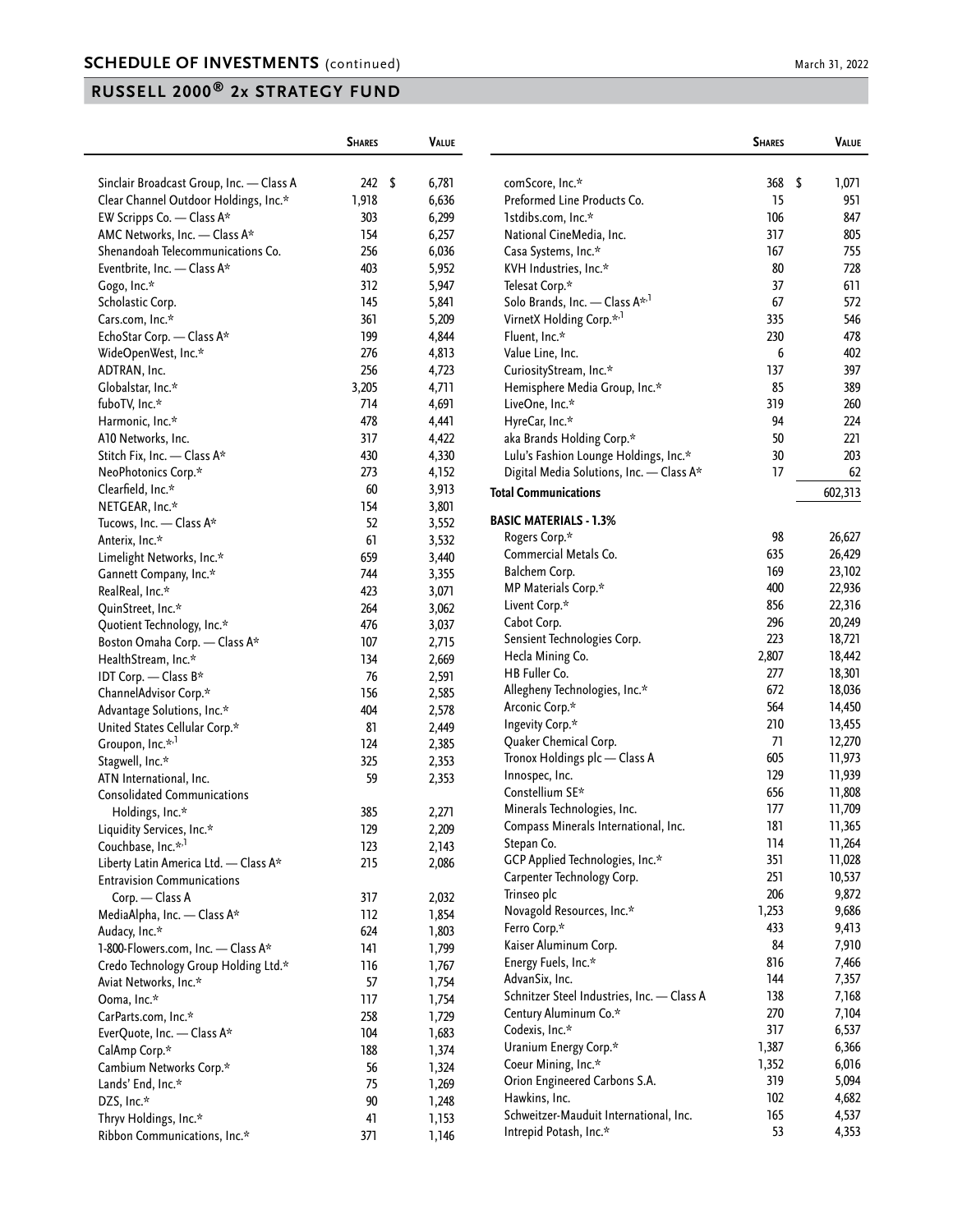|                                           | <b>SHARES</b> | VALUE       |
|-------------------------------------------|---------------|-------------|
|                                           |               |             |
| Amyris, Inc.*                             | 933           | \$<br>4,068 |
| Neenah, Inc.                              | 90            | 3,569       |
| Ecovyst, Inc.                             | 289           | 3,341       |
| American Vanguard Corp.                   | 155           | 3,150       |
| Koppers Holdings, Inc.                    | ווו           | 3,055       |
| Glatfelter Corp.                          | 231           | 2,860       |
| Danimer Scientific, Inc.* <sup>,1</sup>   | 478           | 2,801       |
| Clearwater Paper Corp.*                   | 87            | 2,439       |
| Rayonier Advanced Materials, Inc.*        | 326           | 2,142       |
| Kronos Worldwide, Inc.                    | 118           | 1,831       |
| Ur-Energy, Inc.*                          | 973           | 1,557       |
| Unifi, Inc.*                              | 74            | 1,339       |
| United States Lime & Minerals, Inc.       | 11            | 1,276       |
| Zymergen, Inc.*                           | 423           | 1,222       |
| Gatos Silver, Inc.*                       | 244           | 1,054       |
| Oil-Dri Corporation of America            | 27            | 774         |
| Perpetua Resources Corp.*                 | 172           | 705         |
| PolyMet Mining Corp.*                     | 152           | 637         |
| Marrone Bio Innovations, Inc.*            | 535           | 578         |
| Valhi, Inc.                               | 13            | 381         |
| Total Basic Materials                     |               | 489,297     |
| UTILITIES - 1.1%                          |               |             |
| Southwest Gas Holdings, Inc.              | 348           | 27,245      |
| Portland General Electric Co.             | 474           | 26,141      |
| Black Hills Corp.                         | 337           | 25,956      |
| Brookfield Infrastructure Corp. - Class A | 333           | 25,121      |
| ONE Gas, Inc.                             | 278           | 24,531      |
| New Jersey Resources Corp.                | 510           | 23,388      |
| PNM Resources, Inc.                       | 452           | 21,547      |
| Ormat Technologies, Inc.                  | 239           | 19,557      |
| Spire, Inc.                               | 267           | 19,160      |
| South Jersey Industries, Inc.             | 543           | 18,761      |
| ALLETE, Inc.                              | 277           | 18,553      |
| American States Water Co.                 | 195           | 17,359      |
| NorthWestern Corp.                        | 284           | 17,179      |
| Avista Corp.                              | 374           | 16,886      |
| California Water Service Group            | 277           | 16,420      |
| Clearway Energy, Inc. - Class C           | 433           | 15,809      |
| MGE Energy, Inc.                          | 191           | 15,240      |
| Otter Tail Corp.                          | 217           | 13,563      |
| Ameresco, Inc. - Class A*                 | 163           | 12,959      |
| Chesapeake Utilities Corp.                | 91            | 12,536      |
| SJW Group                                 | 147           | 10,228      |
| Middlesex Water Co.                       | 92            | 9,676       |
| Northwest Natural Holding Co.             | 162           | 8,379       |
| Clearway Energy, Inc. - Class A           | 184           | 6,131       |
| Unitil Corp.                              | 82            | 4,090       |
| York Water Co.                            | 70            | 3,148       |
| Artesian Resources Corp. - Class A        | 43            | 2,088       |
| Global Water Resources, Inc.              | 66            | 1,098       |
| FTC Solar, Inc.*                          | 214           | 1,055       |
| Via Renewables, Inc.                      | 64            | 527         |
| <b>Total Utilities</b>                    |               | 434,331     |
|                                           |               |             |

|                                                                                                                                                                                        | <b>SHARES</b>                 | Value                         |
|----------------------------------------------------------------------------------------------------------------------------------------------------------------------------------------|-------------------------------|-------------------------------|
| <b>GOVERNMENT - 0.0%</b><br>Banco Latinoamericano de<br>Comercio Exterior S.A. - Class E                                                                                               | 163                           | $\sqrt{2}$<br>2,539           |
| <b>Total Common Stocks</b><br>(Cost \$13,011,561)                                                                                                                                      |                               | 14,418,408                    |
| RIGHTS <sup>TTT</sup> - 0.0%<br><b>TECHNOLOGY - 0.0%</b><br>Quantum Corp.                                                                                                              | 311                           |                               |
| <b>CONSUMER, NON-CYCLICAL - 0.0%</b><br>Elanco Animal Health, Inc.<br>Oncternal Therapeutics, Inc.*<br>Tobira Therapeutics, Inc.*<br><b>UCB</b><br><b>Total Consumer, Non-cyclical</b> | 232<br>2<br>80<br>512         |                               |
| <b>Total Rights</b><br>(Cost \$34)                                                                                                                                                     |                               |                               |
| <b>EXCHANGE-TRADED FUNDS® - 1.3%</b><br>iShares Russell 2000 Index ETF<br>Vanguard Russell 2000 ETF <sup>1</sup><br><b>Total Exchange-Traded Funds</b><br>(Cost \$509,845)             | 1,164<br>2,883                | 238,934<br>238,857<br>477,791 |
|                                                                                                                                                                                        | <b>FACE</b><br>AMOUNT         |                               |
| U.S. TREASURY BILLS <sup>11</sup> - 5.1%<br><b>U.S. Treasury Bills</b><br>0.09% due 06/02/22 <sup>2,3</sup>                                                                            | \$                            |                               |
| 0.12% due 05/05/22 <sup>3,4</sup><br>0.22% due 06/02/22 <sup>3</sup>                                                                                                                   | 742,000<br>682,000<br>500,000 | 741,583<br>681,905<br>499,719 |
| <b>Total U.S. Treasury Bills</b><br>(Cost \$1,923,623)                                                                                                                                 |                               | 1,923,207                     |
| REPURCHASE AGREEMENTS <sup>***</sup> -10.9%<br>J.P. Morgan Securities LLC<br>issued 03/31/22 at 0.28%                                                                                  |                               |                               |
| due 04/01/22 <sup>2</sup><br>BofA Securities, Inc.<br>issued 03/31/22 at 0.25%                                                                                                         | 2,758,931                     | 2,758,931                     |
| due 04/01/22 <sup>2</sup><br>Barclays Capital, Inc.<br>issued 03/31/22 at 0.24%                                                                                                        | 1,062,617                     | 1,062,617                     |
| due 04/01/22 <sup>2</sup><br><b>Total Repurchase Agreements</b>                                                                                                                        | 276,281                       | 276,281                       |
| (Cost \$4,097,829)                                                                                                                                                                     |                               | 4,097,829                     |